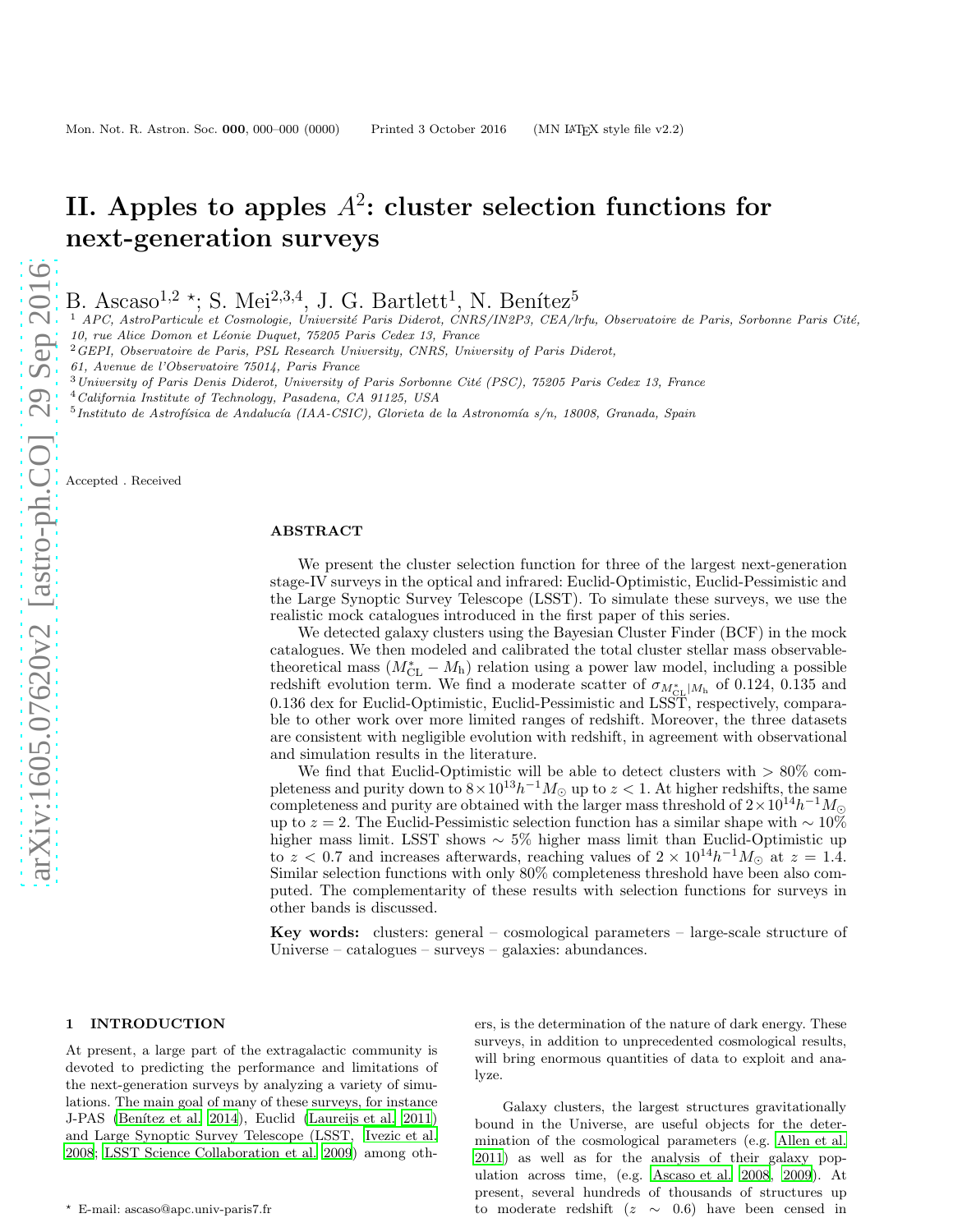wide optical surveys including the Sloan Digital Sky Survey (SDSS, [Koester et al. 2007](#page-11-7); [Hao et al. 2010;](#page-11-8) [Szabo et al. 2011](#page-12-0); [Wen et al. 2012;](#page-12-1) [Rykoff et al. 2014\)](#page-11-9), the Canada France Hawaii Telescope Legacy Survey (CFHTLS, [Thanjavur et al. 2009;](#page-12-2) [Adami et al. 2010](#page-11-10); [Milkeraitis et al.](#page-11-11) [2010](#page-11-11); [Durret et al. 2011;](#page-11-12) [Ascaso et al. 2012](#page-11-13); [Licitra et al.](#page-11-14) [2016](#page-11-14)), the DLS [\(Ascaso et al. 2014\)](#page-11-15), the Advanced Large, Homogeneous Area Medium Band Redshift Astronomical survey (ALHAMBRA, [Ascaso et al. 2015a\)](#page-11-16) and a few hundred up to higher redshift ( $z \sim 1.6$ ) in infrared surveys, such as the Spitzer IRAC Shallow Survey [\(Eisenhardt et al. 2008](#page-11-17)) and the Spitzer Wide-Area Infrared Extragalactic survey (SWIRE, [Wen & Han 2011\)](#page-12-3), the Spitzer SPT Deep Field (SSDF, [Rettura et al. 2014](#page-11-18)), the Spitzer Adaptation of the Red-sequence Cluster Survey (SpARCS, [Muzzin et al.](#page-11-19) [2008](#page-11-19)), the Clusters Around Radio-Loud AGN program (CARLA, [Galametz et al. 2012](#page-11-20)). In a few years, these numbers are expected to increase by a factor of at least 10 (see [Weinberg et al. 2013](#page-12-4)), with the advent of the nextgeneration surveys. Before handling such large quantities of data, we need to predict the kind of structures that each survey will be able to detect or, in the other words, their selection function.

Modeling and understanding accurately a selection function is not only important for providing a census of the properties of clusters and groups. It will also play a crucial role in constraining cosmological parameters using galaxy clusters as probes (e.g. [Lima & Hu 2005;](#page-11-21) [Mantz et al. 2008;](#page-11-22) [Cunha et al. 2009](#page-11-23); [Rozo et al. 2010](#page-11-24); [Mantz et al. 2010;](#page-11-25) [Sartoris et al. 2016\)](#page-11-26). In this sense, we need not only to know which clusters we will be able to detect with high completeness (ratio of the number of simulated clusters matched to a detected cluster to the total number of simulated clusters) and purity (ratio of the number of detected clusters matched to a simulated cluster to the total number of detected clusters) rates but, in addition, we will need to identify a mass proxy that allows us to determine halo mass with the best possible accuracy given the quality of the data. The introduction of a realistic scaling relation and its uncertainties are key to providing reliable cosmological constraints with galaxy cluster counts.

Up to date, the expected cluster selection function of many of the next-generation surveys in the optical is unknown. [Sartoris et al. \(2016](#page-11-26)) provided a cluster selection function for Euclid based on a pure analytical approach, whereas [Ascaso et al. \(2016](#page-11-27)) delivered a selection function of clusters and groups in the J-PAS survey by performing an empirical detection of clusters and groups in cosmological simulations. In this paper, we provided, for the first time, selection functions for the Euclid and LSST surveys using the latter empirical approach. While the cited surveys have not started yet, we are forced to work with mock catalogues that are known to be a fairly, though not perfect, representation of the reality (e.g. [Ascaso et al. 2015b](#page-11-28)).

Different attempts have been made to define observables and accurately calibrate scaling relations at different wavelengths: the average X-ray temperature,  $T_{\rm X}$ , and luminosity,  $L_X$ , for X-ray measurements, the total integrated Sunyav-Zel'dovich (SZ) signal over the cluster,  $Y_{\text{SZ}}$ , for the SZ effect and shear and magnification for the weak lensing (WL) effect (Reiprich  $&$  Böhringer [2002](#page-11-29); [Rozo et al. 2011,](#page-11-30) [2012](#page-11-31); [Giodini et al. 2013](#page-11-32); [Rozo et al.](#page-11-33) [2014a](#page-11-33)[,b;](#page-11-34) [Anderson et al. 2015](#page-11-35)). However, little work has calibrated this relation with optical data, restricted to low-z regimes [\(Yee & Ellingson 2003](#page-12-5); [Rozo et al. 2009](#page-11-36); [Andreon](#page-11-37) [2010](#page-11-37); [van Uitert et al. 2016;](#page-12-6) [Ascaso et al. 2016](#page-11-27)) or to few clusters up to higher redshift [\(Andreon 2012](#page-11-38); [Saro et al.](#page-11-39) [2015](#page-11-39); [Licitra et al. 2016\)](#page-11-14). This paper work calibrates, for the first time, scaling relations using very large samples of optical clusters both in mass and redshift and demonstrates the ability of optical data to obtain robust constraints for this relation that can be competitive with other techniques, such as X-rays, SZ or WL.

This paper is the second in a series entitled 'Apples to Apples'  $(A^2)$  that aims to compare galaxy cluster features (photometric properties, selection functions, observabletheoretical mass relation, cosmological constraints) for different next-generations surveys, using the same mock catalogues and methodology. The first paper of the series [\(Ascaso et al. 2015b,](#page-11-28) hereafter  $A^2I$ ) introduced the mock catalogues and characterized the photometry and photometric redshift performance, checking that the properties of the galaxies resembled those of real data for two next generation surveys: LSST and Euclid.

In this paper, we first detect galaxy clusters using the Bayesian Cluster Finder (BCF, [Ascaso et al. 2012,](#page-11-13) [2014](#page-11-15), [2015a](#page-11-16)), a code to detect galaxy clusters and groups in the optical even with the absence of a red sequence by using a Bayesian variation of the matched filter technique, in the different mock catalogues already tested in  $A<sup>2</sup>$ I. Then, we model the cluster selection function, finding the minimum mass limit for which we can reliably detect galaxy clusters with completeness and purity rates higher than a given percentage, and we provide the observable-theoretical mass relation for the same surveys, using a consistent methodology. In future work of the  $A^2$  series (Ascaso et al. in prep), we will use the selection function and observable-mass relation determined in this work to obtain reliable cosmological constraints from cluster counts for the two next-generations surveys considered in the series. This way, we will complete a consistent comparison of the performance in handling galaxy clusters and groups for LSST and two different Euclid surveys.

The structure of the paper is as follows. In section 2, we provide a short description of the different next-generation surveys considered in this series. Section 3 describes the procedure performed to obtained the mock catalogues. Section 4 summarizes the main features of the Bayesian Cluster Finder (BCF) applied to the mocks. In Section 5 we first show the completeness and purity rates obtained for the different surveys, then fit a model for the observable-theoretical mass relation and compare the results, and finally obtain the selection function and compare it with other surveys. Section 6 summarizes our conclusion.

The cosmology used throughout this paper is of  $\Omega_M =$ 0.25,  $\Omega_{\Lambda} = 0.75$ ,  $\Omega_{\rm b} = 0.045$ ,  $\sigma_8 = 0.9$ , and  $n_{\rm s} = 1$  and  $h = 0.73$  in order to be consistent with that of the mock catalogues. All the magnitudes in the paper are given in the AB system and all the halo masses are expressed in units of  $h^{-1}M_{\odot}$ . Throughout this paper, we will refer to log as the decimal logarithm.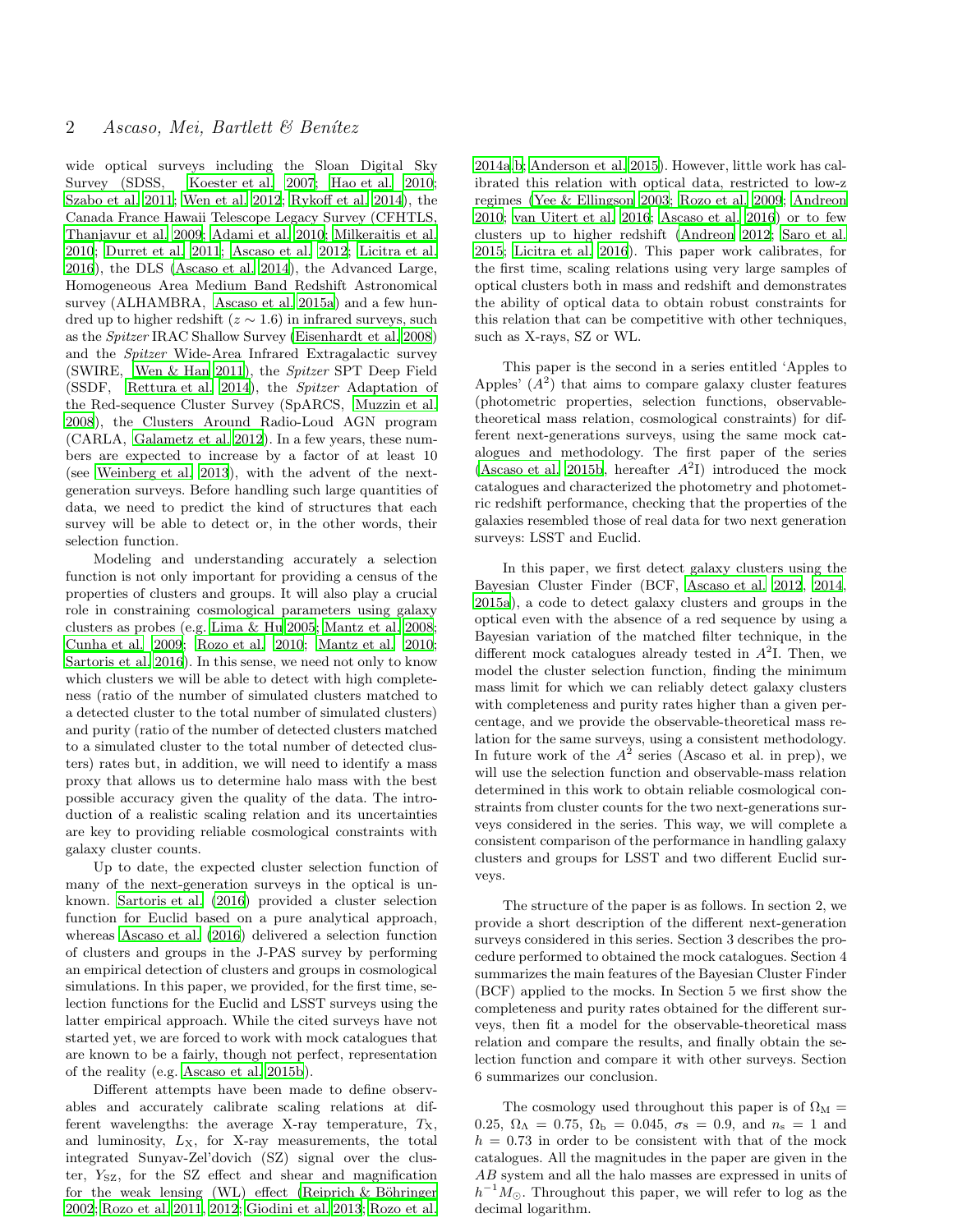# 2 CONSIDERED NEXT GENERATION **SURVEYS**

In this series, we have focused on two next-generation surveys: LSST and Euclid. A detailed description of the mocks that mimic these surveys is given in  $A<sup>2</sup>I$  and in the canonical papers of each of the surveys (see below). In this section, we give a brief description of the two surveys considered.

# 2.1 LSST

The Large Synoptic Survey Telescope (LSST, [Ivezic et al.](#page-11-2) [2008](#page-11-2); [LSST Science Collaboration et al. 2009\)](#page-11-3) will begin taking data in 2020. The main objective of this survey is determination of the nature of dark energy by using different probes. Other topics, such as investigating the dark matter in the universe, studying galaxy evolution, exploiting the transients or imaging deeply the Milky Way, are also among the priorities of the LSST.

LSST will collect data from an 8.4m telescope placed on Cerro Pachón (Chile). The survey will cover  $18000 \text{ deg}^2$ in six broad optical bands, ugrizY, to a depth of  $r = 27.5$ mag at the end of the survey.

In  $A^2$ I, we used PhotReal [\(Ascaso et al. 2015b,](#page-11-28) Benítez et al. in prep) to simulate mock catalogues down to the depth prescribed in Table 1 of [Ivezic et al. \(2008\)](#page-11-2). The photometric errors were estimated following the prescription given by the LSST Survey Science Group. We verified that the photometry and photometric errors resemble those as the real clusters.

### 2.2 Euclid

The Euclid survey [\(Laureijs et al. 2011\)](#page-11-1) is a European space mission, with a starting date planned for 2020. While the main goal of the Euclid survey is understanding of dark energy using different probes, a host of ancillary legacy science goals have also been defined, ranging from galaxy evolution to stellar physics.

Euclid plans to complete a 'Wide' and a 'Deep' survey, the latter being two magnitudes deeper than the former. The size of the 'Deep' survey will only be 40 square degrees, whereas the 'Wide' survey will cover 15,000 square degrees. In this work, since we are mostly interested in galaxy clusters, we have focused on the Wide survey to have enough area to detect a statistically significant number of these rare structures.

The entire area will be imaged in three infrared bands, *Y JH*, down to  $H \sim 24$  mag. Moreover, near-infrared spectroscopy will be obtained for the brightest  $H\alpha$  objects. In  $A<sup>2</sup>I$ , we generated photometric errors for the Euclid bands by modeling the photometric errors in existing data from the Cosmic Assembly Near-infrared Deep Extragalactic Legacy Survey ( $CANDELS<sup>1</sup>$  $CANDELS<sup>1</sup>$  $CANDELS<sup>1</sup>$ , [Guo et al. 2013b\)](#page-11-40), re-normalizing to the Euclid depth.

<span id="page-2-0"></span>Since Euclid is an IR survey, it is planned to be combined with different sets of ground-based observations. In this series, we have considered two scenarios that, following the nomenclature introduced in  $A^2$ I, are:

• Euclid pessimistic case: the optical complement will consist of broad-band photometry in five bands  $(qrizY)$ from the DES survey down to the depth stated in Table 1 of [Mohr et al. \(2012\)](#page-11-41). Photometric errors for the DES bands have been estimated from the mock catalogues by [Chang et al. \(2014\)](#page-11-42).

• Euclid optimistic case: the optical data will come from the same five broad-bands  $(qrizY)$  of the DES survey as in the pessimistic case, plus the six broad optical bands  $(ugrizY)$  from the LSST survey as described in section 2.1.

#### 3 MOCK CATALOGUES

The main mock catalogues used in this series of work are fully explained in  $A^2I$  and publicly available to the com-munity<sup>[2](#page-2-1)</sup>. We briefly summarize here the procedure to build them and refer the reader to  $A<sup>2</sup>I$  for further details.

These mock catalogues are meant to be as realistic as possible since our aim is to obtain accurate (and therefore, realistic) selection function estimates. For this reason, we first considered the  $500 \text{ deg}^2$  Euclid mock catalogues by Merson et al.  $(2013)^3$  $(2013)^3$  $(2013)^3$ . These mocks are built from the dark matter halo merger trees extracted from a  $2160^3$ particle cube N-body Millennium Simulation [\(Springel et al.](#page-12-7) [2005](#page-12-7)). Then, the haloes were populated with galaxies created with the semi-analytical model GALFORM [\(Cole et al.](#page-11-44) [2000](#page-11-44); [Bower et al. 2006](#page-11-45)).

After close inspection of the colors of the galaxies, we realized that some cluster properties, such as the colormagnitude relation, photometric redshifts or photometric errors, did not match those of real data (see  $A^2$ I for a battery of tests). We applied PhotReal [\(Ascaso et al. 2015b](#page-11-28), Benítez et al. 2016, in prep) to these mocks in order to create more realistic galaxy photometric sets by computing a new photometry set from a well-calibrated library of spectra.

The final mock includes the realistic PhotReal photometry and photometric errors, their associated photometric redshifts and the dark matter halo information originally from the N-body Millennium simulation. As shown in  $A^2I$ , the photometric properties of these galaxies resemble those of real data. For instance, the color-magnitude relation reproduced that observed in real clusters and other global properties of the galaxies, such as the stellar mass function, the luminosity function and the angular function both for quiescent and star-forming galaxies, also agreed with observations.

Only haloes with masses higher than  $3 \times 10^{13} h^{-1} M_{\odot}$ are treated as clusters and groups in this work. The number of these haloes in the mock catalogue amount to 72329, up to  $z \leq 2$ . For reference, the number of haloes more massive than  $10^{14}h^{-1}M_{\odot}$  are 7270, up to the same redshift. This number is large enough to obtain reasonable statistics at the high-mass end.

<sup>2</sup> http://photmocks.obspm.fr/

<span id="page-2-2"></span><span id="page-2-1"></span><sup>3</sup> http://community.dur.ac.uk/a.i.merson/lightcones.html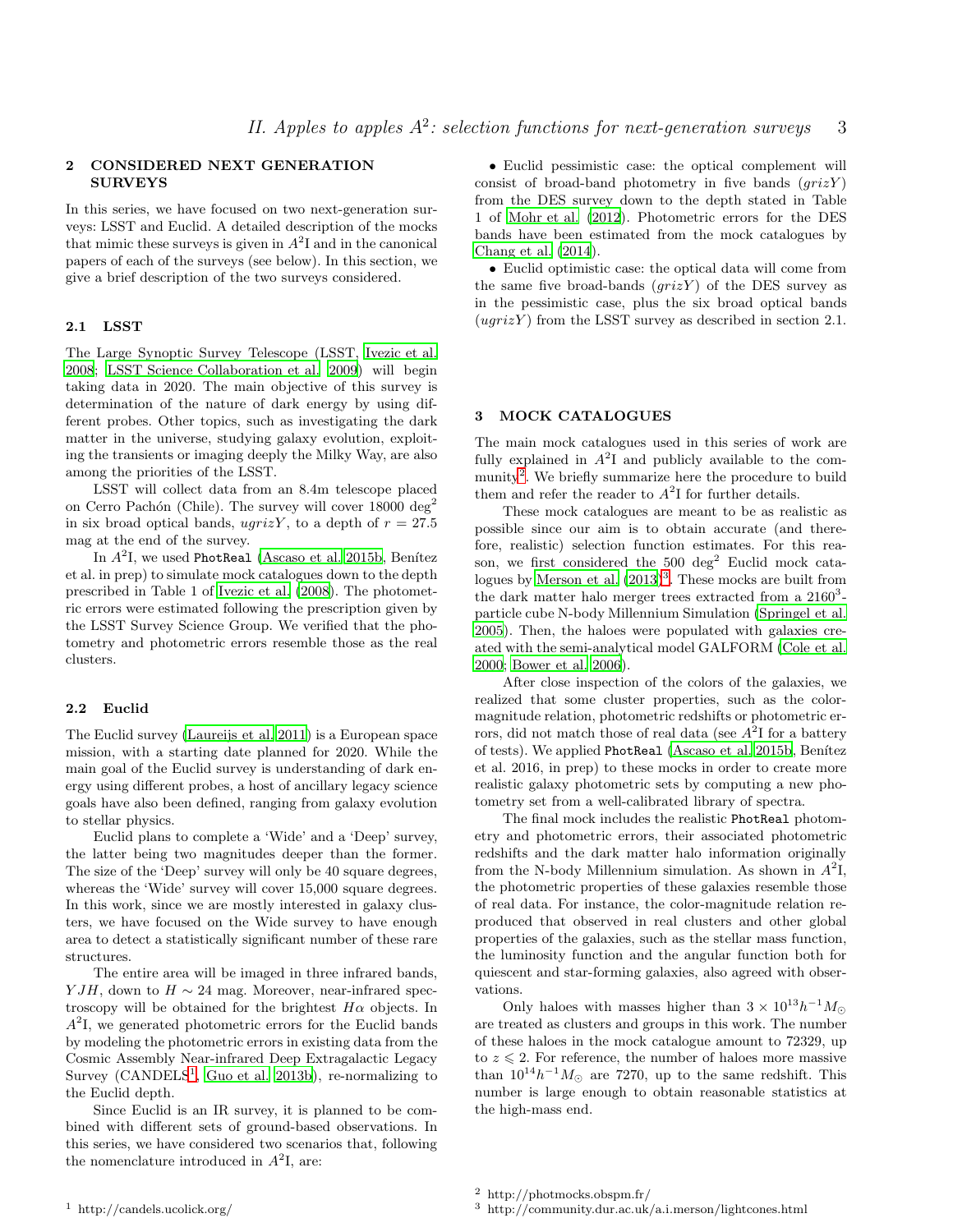# 4 THE BAYESIAN CLUSTER FINDER

We used the Bayesian Cluster Finder, (BCF, [Ascaso et al.](#page-11-13) [2012](#page-11-13), [2014](#page-11-15), [2015a](#page-11-16)) to detect galaxy clusters and groups in the Euclid and LSST mock catalogues described in section 3. We have chosen this cluster detector for two main reasons. First, it does not depend on the presence or absence of the red sequence, which makes it particularly suitable for detecting galaxy clusters at high redshift. Second, the BCF has already been used in a variety of surveys with reliable results. In particular, a minimum  $70\%$  agreement has been found when comparing the detections with other optical, X-ray and SZ sets in different studies: the CFHTLS-Archive Research Survey [\(Ascaso et al. 2012](#page-11-13)); the Deep Lens Survey [\(Ascaso et al. 2014\)](#page-11-15) and the ALHAM-BRA survey [\(Ascaso et al. 2015a](#page-11-16)). Furthermore, it has also been applied to a mock catalogue mimicking the J-PAS survey [\(Ascaso et al. 2016](#page-11-27)) to obtain the survey selection function (see section 5.3 for a detailed comparison between the different selection functions obtained for different nextgeneration surveys). While the BCF has been described in the original publications, we give here a brief summary of the main performance of the algorithm and refer the reader to the original publications for more information.

The BCF is the first Bayesian algorithm built to detect galaxy clusters and groups with optical and IR data. The algorithm first calculates, for each galaxy in the survey, the probability that there is a cluster centered on it at a given redshift slice. This probability is calculated following a Bayesian prescription. For the likelihood, we model and convolve the luminosity function, density profile and photometric redshift distribution of the cluster to obtain the likelihood. In addition, we assume different priors that model properties of the clusters that are not necessarily always present. Their function is hence to enhance the posterior probability without penalizing the detection for not showing a particular property. In our case, we model the presence of a red sequence of galaxies at a particular redshift of the clusters and the relation of the magnitude of the Brightest Cluster Galaxy (BCG) to the redshift of the cluster. The red sequence is modeled by computing the expected colors at different redshifts for an early-type passive elliptical template from [Coleman et al. \(1980](#page-11-46)) and assuming a fixed slope obtained from a sample of well-characterized galaxy clusters. The main colors used, chosen to sample the 4000Å break efficiently, are  $(g - i)$  for  $z < 0.9$ ,  $(i - z)$  for  $0.9 < z < 1.4$ . For the two Euclid surveys, we also used the color  $(z - H)$ for redshift slices at  $z > 1.4$ . The masks are taken into account, as well as the photometric redshift resolution of the survey. Indeed, the redshift slices considered for this work are separated by a bin width of 0.1, which is 2-3 times the photometric dispersion of the surveys considered.

Once we have computed the probabilities, we search for peaks in the probability density maps, and we select as clusters those peaks above  $3\sigma$ , where  $\sigma$  is the scatter of the background galaxies. Spatially contiguous galaxies are associated to the same peak. We start from the peak with the highest signal and, following an iterative process, we end when no galaxies over the threshold are left. Finally, those detections separated by less than 0.5 Mpc in projected space and separated up to two bins in redshift space, are merged into one.

The final output of the algorithm provides a list of clusters with the coordinates of their central galaxy where the probability reaches its maximum, an estimation of their redshift obtained from fitting a Gaussian to the photometric redshifts of the galaxies statistically belonging to the cluster, and a measurement of their richness or mass observable. In this work, we consider the total stellar mass,  $M_{\rm CL}^*$ , as in previous studies [\(Ascaso et al. 2015a,](#page-11-16) [2016](#page-11-27)). This quantity computes the sum of the stellar mass of all the galaxies statistically belonging to the clusters brighter than a magnitude limit that depends on the depth of the survey within a certain radius. Since we wanted to compare the different measurements, we have considered a limit of absolute i-band magnitude,  $M_i$ , of -21 mag. This magnitude limit ensures that we do not introduce any bias in the mass measurement since the luminosity function that we are sampling for all the different surveys is complete at least until redshift  $z < 1.5$ . The radius has been optimized following the same approach as in [Ascaso et al. \(2016](#page-11-27)). We performed a test where we compute the  $M_{\rm CL}^*$  for different radii ranging from 0.5 to 1.5 Mpc in steps of 0.25 Mpc, and we compute the scatter in the observable-theoretical mass relation (see section 5.1). Then, we have chosen the aperture to compute  $M_{\rm CL}^*$  that minimizes the dispersion, which in this case turns out to be 1 Mpc.

The  $M_{\rm CL}^*$  has proven to be a good cluster mass proxy in surveys with very high photometric redshift accuracy (e.g. the ALHAMBRA survey, [Ascaso et al. 2015a](#page-11-16), or the J-PAS survey, [Ascaso et al. 2016](#page-11-27)) due to the low percentage of outliers derived from this multi-band photometric data. In surveys with lower photometric redshift resolution, such as the LSST or Euclid [\(Ascaso et al. 2015b](#page-11-28)), the computation of  $M_{\rm CL}^*$  might be biased at higher redshifts. We will take this issue into account in a forecoming paper (Ascaso et al. in prep), where we will perform a detailed study on comparing different observables or cluster mass proxies.

We have run the BCF on the three mock catalogues introduced in section section 2, and we have matched the original mock sample to the recovered sample following the same Friends-of-Friends (FoF, [Huchra & Geller 1982\)](#page-11-47) algorithm described in [Ascaso et al. \(2012](#page-11-13), [2014](#page-11-15), [2015a](#page-11-16), [2016](#page-11-27)). Basically, we consider a detection to be a 'friend' to an original detection if their centres are separated less than 3 Mpc in angular comoving distance, including errors. We start by building the list of friends of friends for each candidate until no more friends can be added. Then, the 'friend' with the closest photometric redshift to the original detection is selected. If this detection is found to be less than 1 Mpc, we keep this detection as a match. Otherwise, we discard it.

### 5 CLUSTERS IN NEXT GENERATION SURVEYS

In this section, we aim to characterize the selection function of the clusters in the three considered surveys. We first fit the observable-mass relation to the matched clusters and compute an estimation of the total masses of the clusters (section 5.1). Second, we compute the completeness and purity rates using this calibration to express the purity as a function of halo mass and obtain the minimum mass threshold to reach both very conservative  $(> 80\%)$  completeness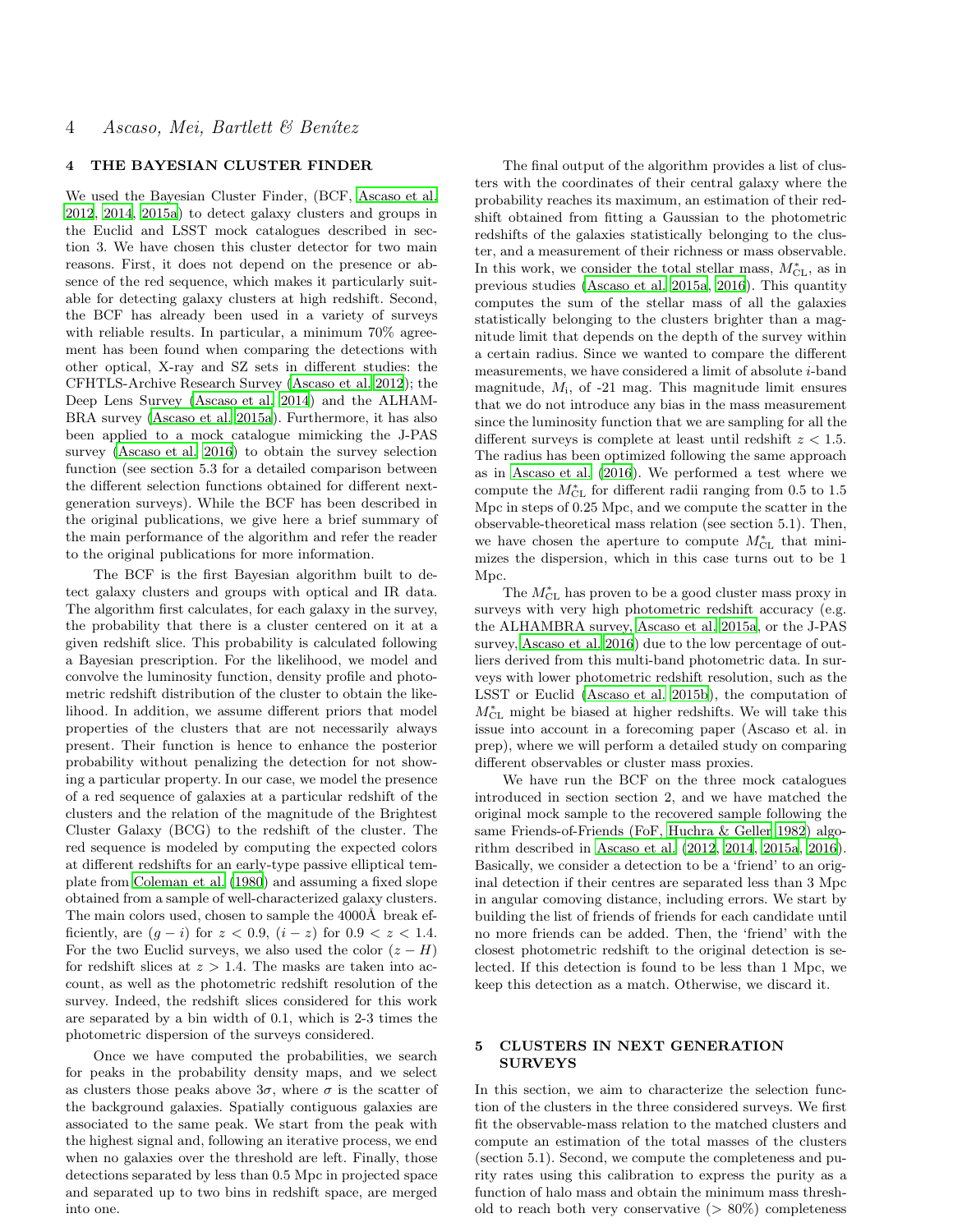and purity rates (section 5.2). We proceed to fit again the observable-mass relation down to these halo mass limits and iterate this procedure until it converges. Then we compute the final selection function in section 5.3 and compare it to those obtained for other surveys. Finally, we explore the redshift accuracy obtained for the clusters detected (section 5.4).

#### 5.1 Observable-Mass Relation

Understanding and controlling uncertainties in the translation of an observable into a theoretical quantity is of great importance, in order not to misestimate the final results that are derived from these quantities. In our case, we are interested in knowing the cluster total mass,  $M<sub>h</sub>$ , which is not a direct observable. Instead, we have a measurement of the total stellar mass,  $M_{CL}^*$ . Therefore, accurately determining the relation of this observable to the mass,  $M<sub>CL</sub><sup>*</sup> - M<sub>h</sub>$ , and its scatter, is key to obtaining cosmological predictions (e.g. [Rozo et al. 2010](#page-11-24) and references therein).

As mentioned before,  $M_{\text{CL}}^{*}$  has proven to be robust in other work dealing with very high resolution photometric redshift data (e.g. ALHAMBRA and J-PAS survey). The fact that the rate of photometric redshift outliers is very low  $(< 1-2\%)$  for these surveys allows us to include in the computation of  $M_{\rm CL}^*$  galaxies belonging to the clusters with a very little contamination from outliers. For the surveys considered here, the expected photometric redshift scatter is significantly higher (see [Ascaso et al. 2015b](#page-11-28) for a consistent comparison of the photometric redshift properties of the different surveys). Therefore, some biases could be introduced in the computation of  $M_{\text{CL}}^{*}$ , particularly at high redshift. A future paper will be devoted to designing and exploring different observables to select those that minimize the scatter.

The relation between the chosen observable and the theoretical mass is unknown. A number of studies (e.g. [Lima & Hu 2005,](#page-11-21) [2007](#page-11-48); [Rozo et al. 2007](#page-11-49); [Cunha et al. 2009](#page-11-23)) have proposed different models to fit this relation, mostly based on a linear relation in log-space between both variables. Some have also introduced a linear dependence in log-space with the redshift. Here, we test a model similar to that proposed by [Lima & Hu \(2005,](#page-11-21) [2007\)](#page-11-48); [Ascaso et al.](#page-11-27) [\(2016](#page-11-27)). Specifically, we choose to model the  $M_{\text{CL}}^* - M_{\text{h}}$  relation as

<span id="page-4-0"></span>
$$
\langle \log M_{\rm CL}^* | M_{\rm h}, z \rangle = p_0 + p_1 \log \left( \frac{M_{\rm h}}{M_{\rm pivot}} \right) + p_2 \log(1+z), \tag{1}
$$

where we have considered a power law relation between the two variables with a log dependence also on the redshift of the cluster. The  $M_{\text{pivot}}$  has been chosen to be  $1 \times 10^{14} M_{\odot}$ as an average value of the cluster sample.

In this case, the  $M<sub>h</sub>$  values are provided by the mock catalogue as the masses of the Dhaloes; these are regroupings of FoF sub-haloes found by the sub-routine SUBFIND [\(Springel et al. \(2001](#page-12-8)), see [Merson et al. \(2013](#page-11-43)); [Jiang et al.](#page-11-50) [\(2014](#page-11-50)) for a more detailed explanation). [Jiang et al. \(2014](#page-11-50)) demonstrated that these detections were indistinguishable from the FoF detections defined by the linking length parameter  $b = 0.2$  for haloes more massive than  $10^{12} M_{\odot}$ . Moreover, these authors also showed that the mass of these haloes correlates with the virial mass  $M_{200}$  better than the FoF

<span id="page-4-1"></span>Table 1. Best fitting parameters of the function [\(1\)](#page-4-0) together with their 68% confidence level for the three different surveys considered in this work.

| Parameter                                  | $Euclid - Opt$    | $Euclid - Pes$         | LSST              |
|--------------------------------------------|-------------------|------------------------|-------------------|
| $p_0$                                      | $0.08 \pm 0.002$  | $0.08 \pm 0.004$       | $0.08 \pm 0.005$  |
| $p_1$                                      | $0.502 \pm 0.006$ | $0.490 \pm 0.006$      | $0.466 \pm 0.007$ |
| $p_2$                                      | $0.002 \pm 0.001$ | $-0.018 \pm 0.011$     | $0.034 \pm 0.021$ |
| $\sigma_{M_{\rm CI}^{*}}$ $ M_{\rm h}, z $ | $0.124$ dex       | $0.135 \,\mathrm{dex}$ | $0.136$ dex       |

masses. We fit this model for the cluster candidates detected with BCF restricted to  $M_h \geq 7 \times 10^{13} h^{-1} M_{\odot}$  with both completeness and purity rates  $> 80\%$ . This mass limit was determined as the minimum mass threshold obtained from computing both completeness and purity rates in section 5.2. The fit was performed using the well-known iterative non-linear least-squares minimization method of Levenberg-Marquardt [\(Press et al. 1992](#page-11-51)) as in [Ascaso et al. \(2016\)](#page-11-27). We performed 8000 Monte Carlo realizations of the fit, sampling a large range of possible initial conditions. The best fitting parameters for the model, together with their 68% confidence level, are listed in Table [1.](#page-4-1) Fig. [1](#page-5-0) shows the posterior probability of the fit parameters for all three surveys.

We illustrate these results by showing density plots of  $M_{\rm CL}^*$  versus halo mass for different redshift bins for the three different surveys (Euclid-Optimistic, Fig. [2;](#page-6-0) Euclid-Pessimistic Fig. [3;](#page-6-1) and LSST, Fig. [4\)](#page-7-0) together with the results of the fit (solid line). The vertical dotted line refers to the mass limit for which the completeness and purity rates are higher than 80% according to the analysis performed in section 5.2.

While the model fits the Euclid-Optimistic and Pessimistic surveys well (Fig. [2](#page-6-0) and Fig. [3\)](#page-6-1), we see that it only describes the LSST data up to  $z < 1$ ; at higher redshift, the fit becomes poorer. The most plausible explanation for this issue is that, at redshift  $> 1.0$ , systematic errors in our observable,  $M_{\rm CL}^*$ , are introduced due to the lack of the near-IR data for the LSST. While it exists the possibility that the redshift dependence in the model does not describe well the change in redshift, we should be able to see the same behaviour (a faster evolution in redshift) in the Euclid cases, and we do not. Future investigations will be devoted to consider a wider range of models to describe this relation.

The  $M_{\text{CL}}^*/M_{\text{h}}$  relation appears not to evolve significantly with redshift, in agreement with other works [\(Lin et al. 2006](#page-11-52); [Andreon & Congdon 2014](#page-11-53); [Saro et al. 2015](#page-11-39); [Ascaso et al. 2016](#page-11-27)). Nevertheless, [van Uitert et al. \(2016](#page-12-6)) recently found evolution in the mass-richness relation, where their halo mass is estimated via weak lensing and the richness,  $N_{200}$ , is measured from the RCS2 survey [\(Gilbank et al. 2011](#page-11-54)). While the authors only consider two redshift bins with reliable mass measurements, different systematics regarding the selection of the sample and the aperture used to measure the richness might explain this difference.

The scatter obtained for the  $M<sub>CL</sub> - M<sub>h</sub>$  relation for the Euclid Optimistic (∼ 0.124dex), Euclid Pessimistic (∼ 0.135dex) and LSST (∼ 0.136dex) surveys are comparable or smaller than those obtained observationally by other authors [\(Andreon 2010,](#page-11-37) [2012](#page-11-38); [Saro et al. 2015](#page-11-39)) down to a similar mass threshold but extended to broader redshift ranges. This value is also similar to what was found in the J-PAS survey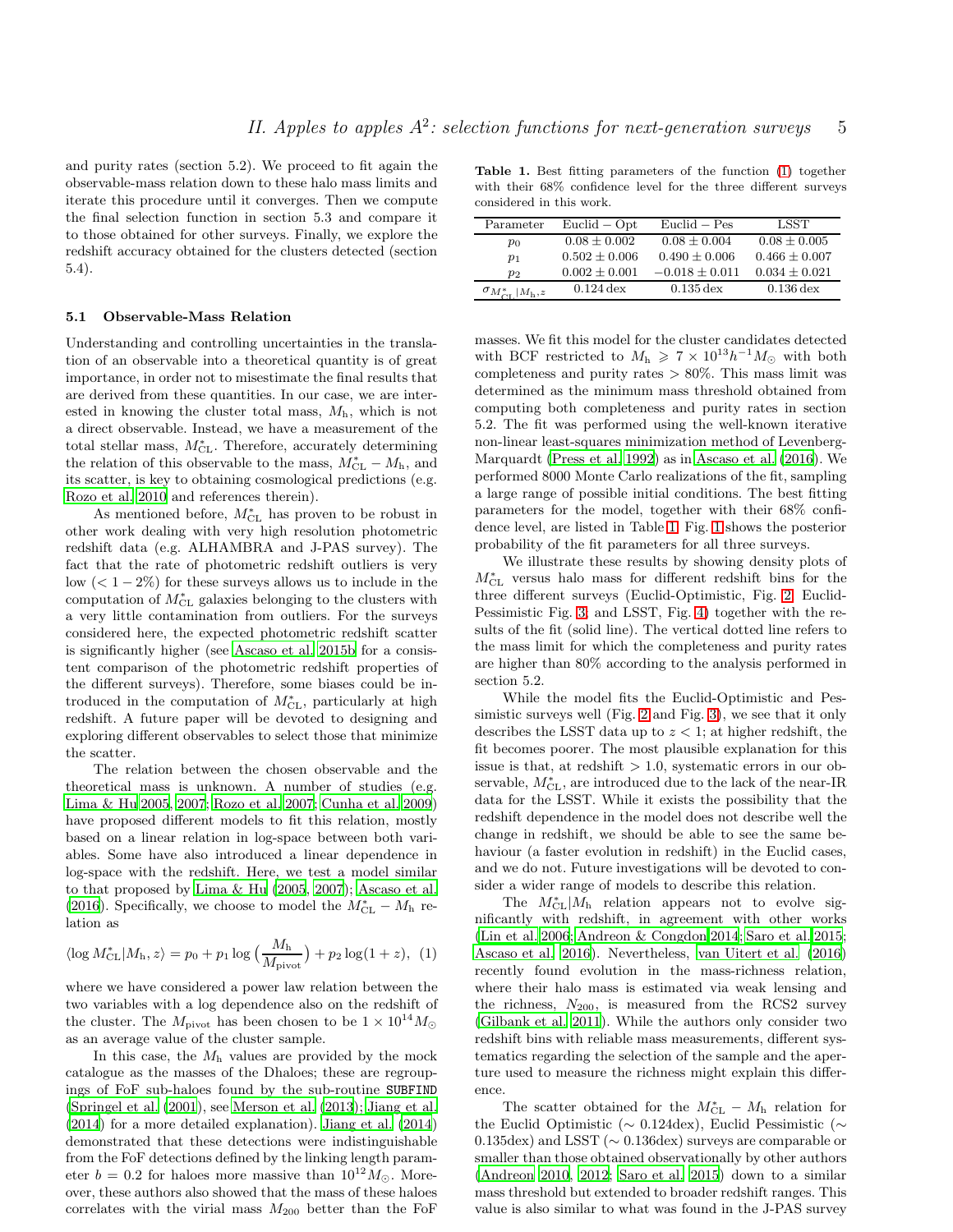

<span id="page-5-0"></span>Figure 1. Distribution of the parameter fits for the observable-mass relation (equation [1\)](#page-4-0) for the Euclid-Optimistic (upper row), Euclid-Pessimistic (middle row) and the LSST (bottom row) surveys. These distributions were obtained from 8000 Monte Carlo realizations of the fit to the model described in equation [\(1\)](#page-4-0). The results of the fit are collected in Table [1.](#page-4-1)

(∼ 0.142dex, [Ascaso et al. 2016](#page-11-27)) which was limited to z < 0.7, but reached masses  $M_h > 5 \times 10^{13} h^{-1} M_{\odot}$ .

We have also performed the fit of the mass-observable relation, and estimated its corresponding scatter,  $\sigma_{M_{\rm h}|M_{\rm CL}^*}$ . In order to do this, we performed a similar approach to the one performed in [Ascaso et al. \(2015a](#page-11-16), [2016](#page-11-27)). For each fixed value of  $M_{\rm CL}^*$ , we found the median and scatter values of the  $M<sub>h</sub>$  by performing  $10<sup>4</sup>$  Monte Carlo samplings of all possible halo mass values.

The mean  $\sigma_{M_{\rm h}|M_{\rm CL}^*}$  values obtained for the Euclid-Optimistic, Euclid-Pessimistic and LSST respectively are 0.196, 0.253 and 0.223 dex, respectively if we consider matches with  $M_h > 3 \times 10^{13} h^{-1} M_{\odot}$ . If we consider matches with  $M_h > 1 \times 10^{13} h^{-1} M_{\odot}$ , these values increase by a factor of two. These values are 2 times higher than the values found in [Ascaso et al. \(2015a](#page-11-16), [2016\)](#page-11-27) for the same mass limit for lower-z cluster samples. In addition, samples limited to 2-3 times higher masses found similar values [\(Rozo et al.](#page-11-36) [2009](#page-11-36); [Andreon 2012\)](#page-11-38) or even lower [\(Saro et al. 2015\)](#page-11-39). This comparison is not straightforward due to the different cluster selection criteria and highlights the importance of performing consistent comparisons between different selection functions.

### 5.2 Completeness and purity rates

We have computed both completeness and purity rates as a function of redshift and mass for the matched list of detections. We define completeness as the number of simulated cluster that have a counterpart on the cluster sample de-

tected with the BCF without any cut restriction out of the total simulated sample. Similarly, we define purity as the number of clusters detected that have a counterpart in the original halo sample out of the total detected sample. In this work, we consider a cluster or group to have a halo mass >  $3 \times 10^{13} h^{-1} M_{\odot}$ . Note that the fact that the catalogue is  $\geq 16$  times smaller than the final area covered by the Euclid Wide / LSST survey is not important to these results. A smaller volume will miss the most massive clusters  $(>1\times10^{15}M_{\odot}),$  since they are the rarest (e.g. [Warren et al.](#page-12-9) [2006](#page-12-9)). However, these clusters are easy to detect by any methodology since their signal to noise is usually maximized, as discussed in other work  $(A^2I, Ascaso et al. 2016)$  $(A^2I, Ascaso et al. 2016)$  $(A^2I, Ascaso et al. 2016)$ .

In Figs. [5](#page-7-1) and [6,](#page-8-0) we show the completeness and purity rates for the three surveys for different halo mass  $M<sub>h</sub>$  bins. The halo values for the purity have been obtained after calibrating the  $M<sub>CL</sub><sup>*</sup> - M<sub>h</sub>$  relation as described in section 5.1. Tables [2](#page-6-2) and [3](#page-6-3) summarize completeness and purity rates for four different redshift values.

The completeness shows a similar behaviour for the three surveys, with high ( $\sim 90\%$ ) completeness rates at the high-mass end (>  $2 \times 10^{14} h^{-1} M_{\odot}$ ). At smaller masses, the completeness decreases as a function of redshift, with the fastest decline occurring in the lowest mass bins. We also note that the completeness rates for the Euclid-Optimistic case are higher than those for the Euclid-Pessimistic and the LSST cases for the same mass bins at redshift  $> 0.5$ . The completeness rates for the LSST and DES are very similar up to redshift ∼ 1.2, while at higher redshifts the rates for the LSST become smaller than those for the Euclid-Pessimistic.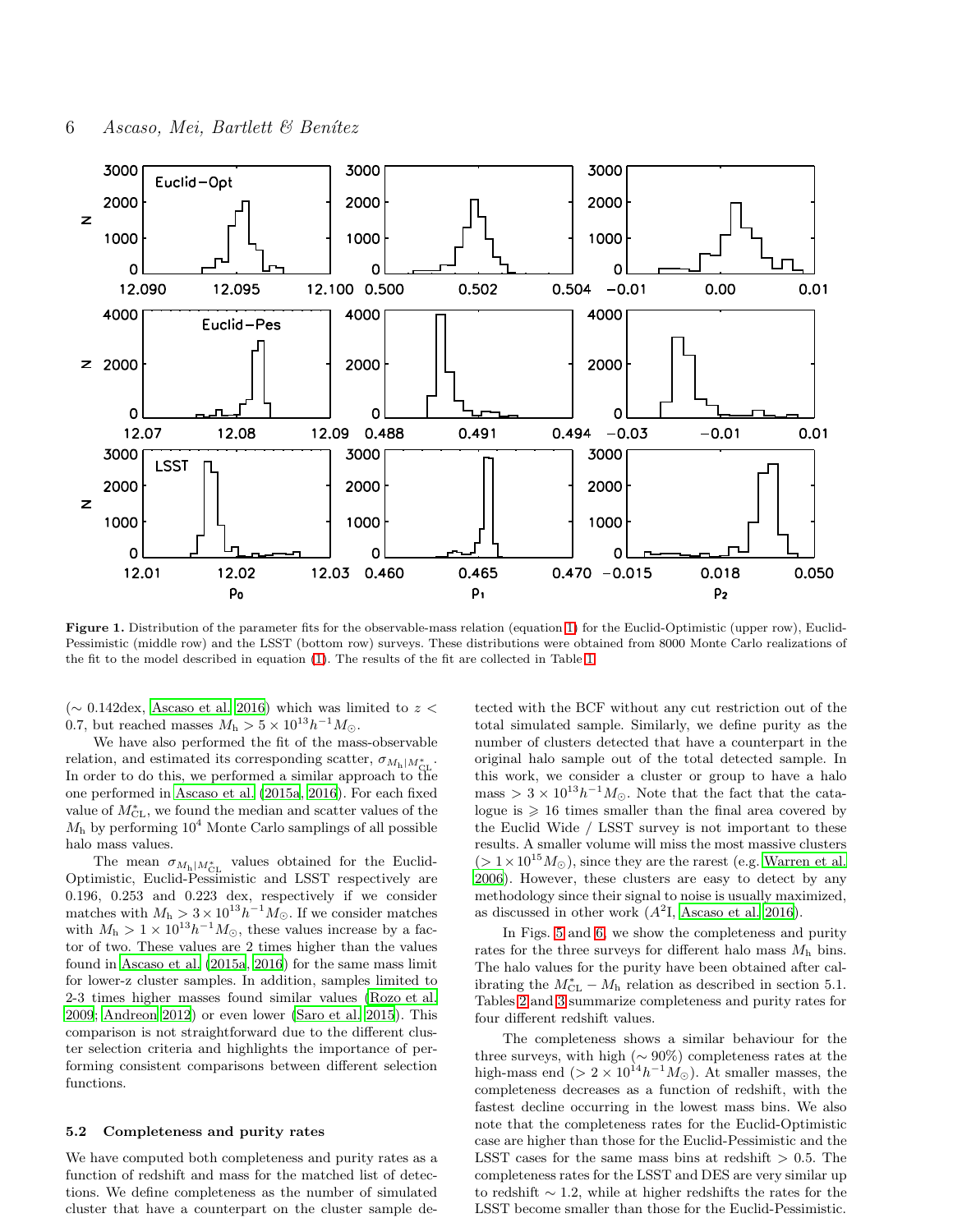<span id="page-6-2"></span>Table 2. Completeness rates values corresponding to different halo mass bins and redshift values.

| z | $Euclid - Opt$ |                |         |           |                                                                                                                           | Euclid – Pes |             |  |  |  | <b>LSST</b>                                  |                |              |               |  |  |  |
|---|----------------|----------------|---------|-----------|---------------------------------------------------------------------------------------------------------------------------|--------------|-------------|--|--|--|----------------------------------------------|----------------|--------------|---------------|--|--|--|
|   | M1             | M <sub>2</sub> | $M_{3}$ | $\rm M_4$ | M <sub>5</sub>                                                                                                            | $M_1$        | $M_2$ $M_3$ |  |  |  | $\mathrm{M}_4$ $\mathrm{M}_5$ $\mathrm{M}_1$ | M <sub>2</sub> | $\rm{M}_{3}$ | $\rm M_4-M_5$ |  |  |  |
|   |                |                |         |           | $0.5\begin{array}{cccccc} 0.70 & 0.75 & 0.81 & 0.91 & 0.97 \end{array}$ 0.68 0.74 0.79 0.88 0.97 0.70 0.76 0.80 0.90 0.98 |              |             |  |  |  |                                              |                |              |               |  |  |  |
|   |                |                |         |           | $1.0$   0.63 0.71 0.80 0.91 0.98   0.60 0.69 0.78 0.88 0.97   0.62 0.69 0.75 0.86 0.98                                    |              |             |  |  |  |                                              |                |              |               |  |  |  |
|   |                |                |         |           | $1.5$   0.57 0.69 0.78 0.89 0.99   0.52 0.63 0.70 0.83 0.96   0.57 0.60 0.67 0.76 0.91                                    |              |             |  |  |  |                                              |                |              |               |  |  |  |
|   |                |                |         |           | $2.0$ 0.51 0.68 0.74 0.84 0.94 0.43 0.57 0.60 0.73 0.94 -                                                                 |              |             |  |  |  |                                              |                |              |               |  |  |  |
|   |                |                |         |           |                                                                                                                           |              |             |  |  |  |                                              |                |              |               |  |  |  |

 $\mathrm{M}_1: 5 \times 10^{13} h^{-1} M_{\odot} < \mathrm{M}_1 < 7 \times 10^{13} h^{-1} M_{\odot}, \quad \mathrm{M}_2: 7 \times 10^{13} h^{-1} M_{\odot} < \mathrm{M}_2 < 8 \times 10^{13} h^{-1} M_{\odot},$  $M_3: 8 \times 10^{13} h^{-1} M_{\odot} < M_3 < 1 \times 10^{14} h^{-1} M_{\odot}$  $\mathrm{M}_4:1\times10^{14}h^{-1}M_\odot<\mathrm{M}_4<2\times10^{14}h^{-1}M_\odot, \quad \mathrm{M}_5:\mathrm{M}_5>2\times10^{14}h^{-1}M_\odot$ 

<span id="page-6-3"></span>Table 3. Purity rates values corresponding to different halo mass bins and redshift values. The same redshift and halo mass bins as in Table [2](#page-6-2) have been used.

| z | $Euclid - Opt$ |  |  |  |                                                                                                                                                        | Euclid – Pes |  |  |  |  | LSST |  |  |  |  |  |
|---|----------------|--|--|--|--------------------------------------------------------------------------------------------------------------------------------------------------------|--------------|--|--|--|--|------|--|--|--|--|--|
|   | $M_1$          |  |  |  | $M_2$ $M_3$ $M_4$ $M_5$   $M_1$ $M_2$ $M_3$ $M_4$ $M_5$   $M_1$ $M_2$ $M_3$ $M_4$ $M_5$                                                                |              |  |  |  |  |      |  |  |  |  |  |
|   |                |  |  |  | $0.5\begin{array}{cccccc} 0.82 & 0.88 & 0.92 & 0.96 & 0.99 \end{array}$ $0.85$ 0.90 0.92 0.94 0.92 0.96 0.93 0.95 0.97 0.96                            |              |  |  |  |  |      |  |  |  |  |  |
|   |                |  |  |  | $1.0$   $0.74$ $0.81$ $0.86$ $0.93$ $0.98$   $0.78$ $0.84$ $0.88$ $0.93$ $0.92$   $0.72$ $0.78$ $0.82$ $0.87$ $0.93$                                   |              |  |  |  |  |      |  |  |  |  |  |
|   |                |  |  |  | $1.5\begin{array}{ccccccccc} 1.5 & 0.60 & 0.68 & 0.74 & 0.85 & 0.98 & 0.57 & 0.63 & 0.71 & 0.79 & 0.92 & 0.37 & 0.43 & 0.50 & 0.67 & 0.90 \end{array}$ |              |  |  |  |  |      |  |  |  |  |  |
|   |                |  |  |  | $2.0$   0.30 0.31 0.42 0.58 0.76 0.07 0.21 0.23 0.36 0.75 =                                                                                            |              |  |  |  |  |      |  |  |  |  |  |



<span id="page-6-0"></span>Figure 2. Density plots of the logarithm of the total stellar mass in the cluster as a function of the logarithm of the dark matter halo mass for the matched clusters in the Euclid-Optimistic mock catalogue for different redshift bins. The solid line indicates the linear fit obtained down to  $M_h = 7 \times 10^{13} h^{-1} M_{\odot}$  for the entire redshift range. The vertical dotted line refers to the mass limit for which we can reliable detect galaxy clusters based on the analysis performed in section 5.2.

The differences in purity are larger than those for completeness. As expected, the three surveys show decreasing purity rates as a function of redshift for a fixed halo mass and also towards lower masses. Up to redshift  $\sim$  1, all the purity rates remain  $> 80\%$  for any halo mass bin. Moreover, the differences are very small between the three surveys up to  $z \sim 1$ , at least for clusters more massive than  $7 \times 10^{13} h^{-1} M_{\odot}$ . At higher redshifts, the LSST purity rates



<span id="page-6-1"></span>Figure 3. Density plots of the logarithm of the total stellar mass in the cluster as a function of the logarithm of the dark matter halo mass for the matched clusters in the Euclid-Pessimistic mock catalogue for different redshift bins. The solid line indicates the linear fit obtained down to  $M_h = 7 \times 10^{13} h^{-1} M_{\odot}$  for the entire redshift range. The vertical dotted line refers to the mass limit for which we can reliable detect galaxy clusters based on the analysis performed in section 5.2.

decrease the fastest with redshift, while the purity rates for the Euclid-Optimistic survey decrease the slowest.

As we see, the different properties of the surveys considered in this work in terms of depth and photometric redshift resolution affect the expected cluster sample, and therefore their selection functions. We explore the selection functions derived from these rates and the observable-mass relation in the next section.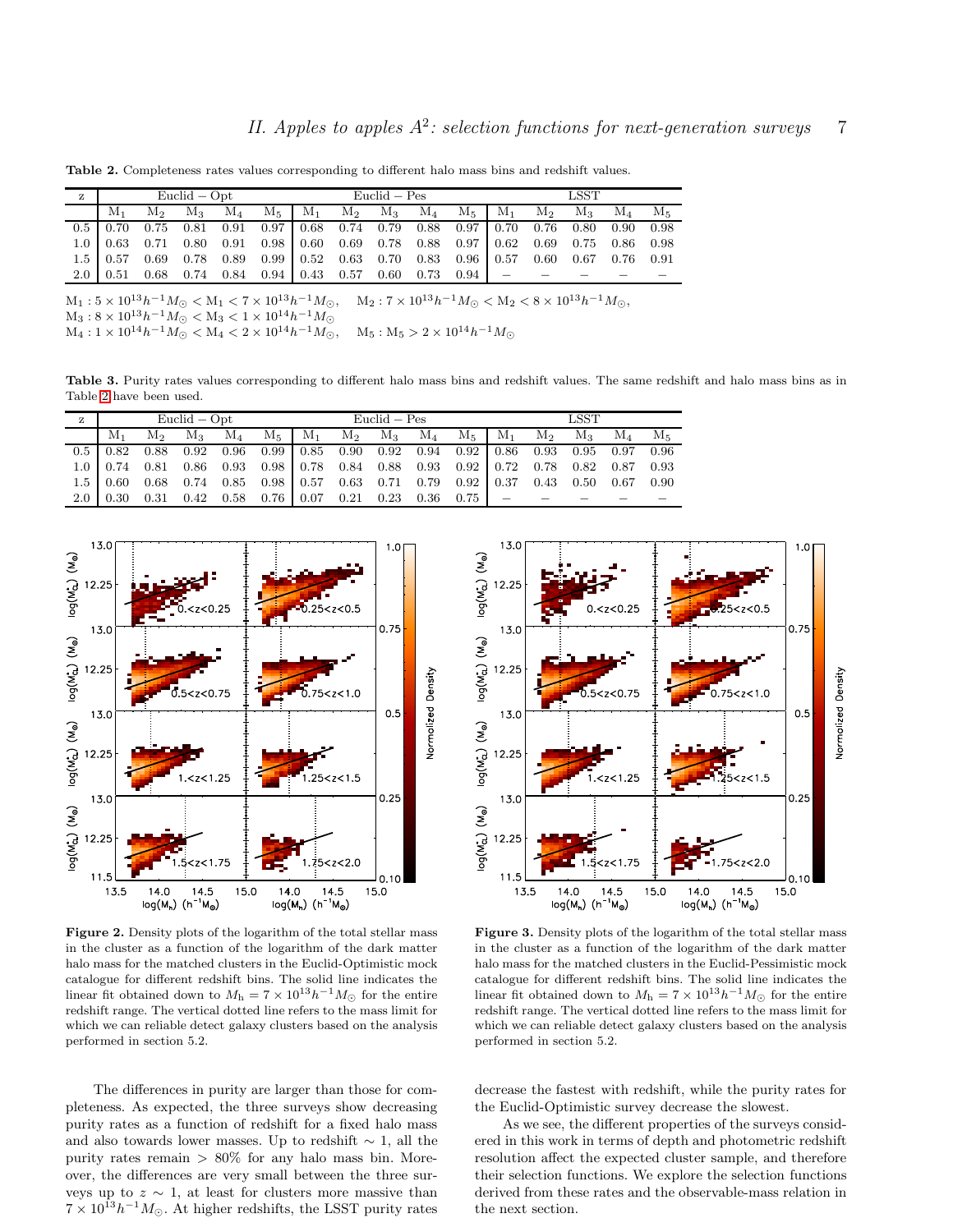

<span id="page-7-0"></span>Figure 4. Density plots of the logarithm of the total stellar mass in the cluster as a function of the logarithm of the dark matter halo mass for the matched clusters in the LSST mock catalogue for different redshift bins. The solid line indicates the linear fit obtained down to  $M_h = 7 \times 10^{13} h^{-1} M_{\odot}$  for the entire redshift range. The vertical dotted line refers to the mass limit for which we can reliable detect galaxy clusters based on the analysis performed in section 5.2. We notice that at  $z > 1$ , the fit does not represent the data due to incompleteness in our observable.

#### 5.3 Selection Function

In this section, we compute the selection function for the three surveys considered in this work. We first use the completeness and purity rates obtained section 5.2, to obtain the minimum halo mass for which both quantities are higher than a particular threshold at a particular redshift. The purity curves, originally as a function of the observable mass, have been calibrated using the observable-mass relation and its scatter computed in section 5.1 down to this minimum halo mass. We then define the selection function as the minimum mass that we are able to detect with higher completeness and purity rates than a particular limit as a function of redshift.

The selection function depends on the thresholds applied to both completeness and purity. In Fig. [7,](#page-8-1) we display the selection functions obtained with a threshold of 80% on both completeness and purity (solid lines) and with a threshold of 80% on completeness alone (dashed lines). At low redshift, the selection functions obtained by imposing thresholds on both completeness and purity are similar to those when imposing a threshold on completeness alone  $(z < 1.4,$  $z < 1$  and  $z < 0.8$  for Euclid-Optimistic, Euclid-Pessimistic and LSST respectively). At higher redshift, the two sets of curves deviate, with the completeness only curves remaining flatter. Note that these curves have been smoothed by interpolation, which also introduces an uncertainty between 7 and 10%. The impact of this error is moderate and explains visual effects such as the dotted curves rising above the solid ones in few cases.



<span id="page-7-1"></span>Figure 5. Completeness as a function of redshift for different dark matter halo mass  $(M_h(h^{-1}M_{\odot}))$  bins for Euclid-Optimistic (red), Euclid-Pessimistic (blue) and LSST (green). The plotted lines have been smoothed by a second order polynomial interpolation. These curves have been computed taking into account the observable-mass relation computed in section 5.1. We note similar behaviour for the three surveys, with the Euclid-Optimistic completeness rates systematically higher than those for Euclid-Pessimistic and the LSST at any redshift and mass bin.

We have compared our empirical Euclid cluster selection functions with the ones used by [Sartoris et al. \(2016](#page-11-26)) based on an analytical approximation of cluster detection at 3 and  $5\sigma$  expressed in units of Dhalo masses [\(Jiang et al.](#page-11-50) [2014](#page-11-50)). Their  $3\sigma$  selection function agrees within the errors with our overall Euclid-Optimistic scenario when we impose only a completeness threshold. When we add the additional constraint on purity, our selection function steepens at  $z > 1.5$ . This is very good agreement given the use of the different methodologies.

In Fig. [8,](#page-9-0) we show the selection function of the three surveys. For comparison, the J-PAS selection function, obtained in the same way as this work [\(Ascaso et al. 2016](#page-11-27)), is shown along with the selection functions from X-ray (eROSITA, [Pillepich et al. 2012](#page-11-55)) and SZ surveys (ACT or SPT, [4](#page-7-2) [Weinberg et al. 2013\)](#page-12-4). The eROSITA curve was originally expressed as a function of  $M_{500}$  so we have used the prescription given by [Hu & Kravtsov \(2003](#page-11-56)) to translate those masses into virial masses to perform a more consistent comparison.

If we first focus on the four different optical surveys displayed in Fig. [8,](#page-9-0) we can see that all of them show similar behaviour. They are almost flat at lower redshift, and they progressively increase at higher redshift. We also notice that the selection functions of Euclid-Optimistic and Euclid-Pessimistic surveys have very similar shape, with  $\sim 10\%$ shift in mass. This shift is caused by the better accuracy

<span id="page-7-2"></span><sup>4</sup> Extracted with Dexter,<http://dexter.sourceforge.net/>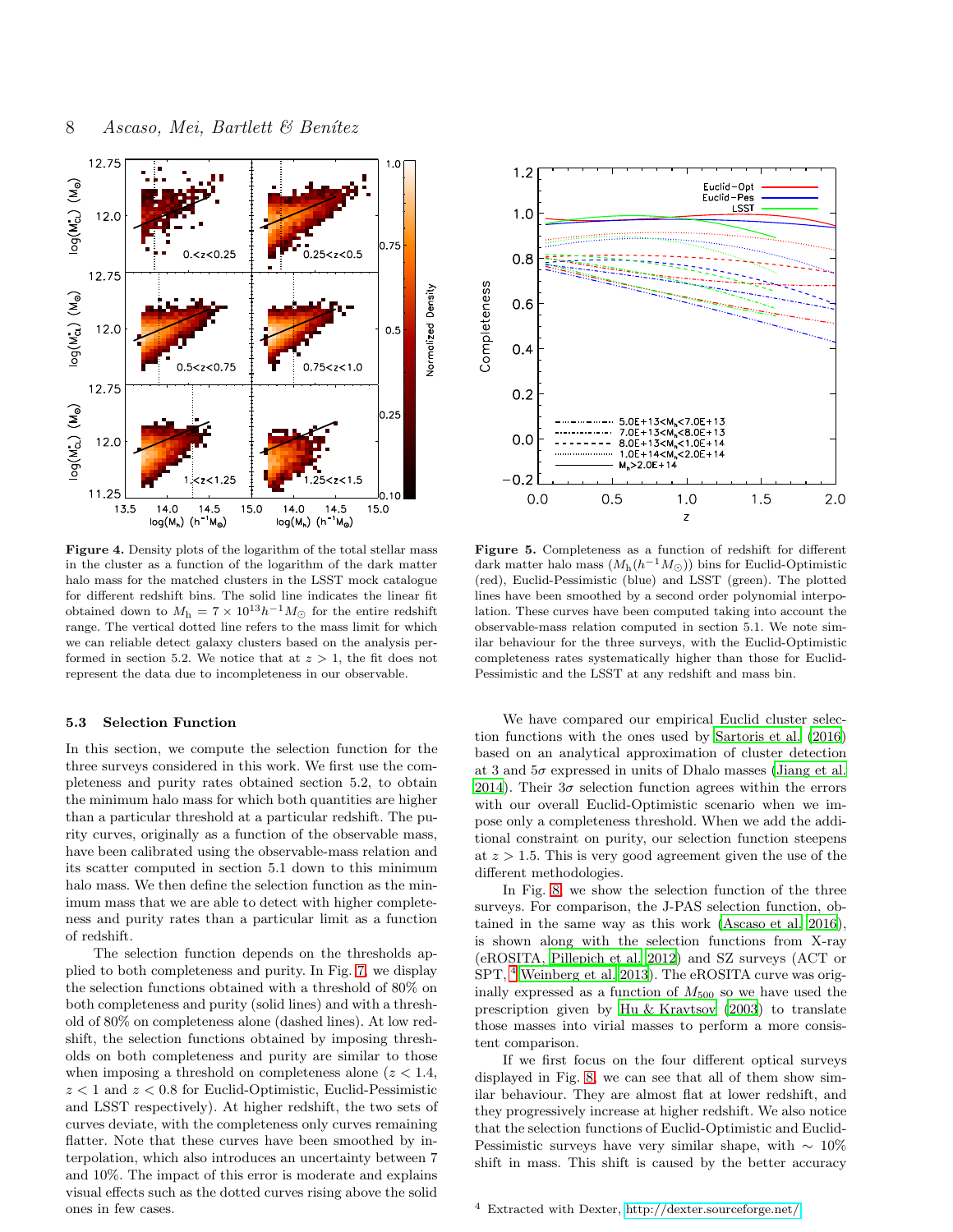

<span id="page-8-0"></span>Figure 6. Purity as a function of redshift for different dark matter halo mass  $(M_h(h^{-1}M_{\odot}))$  bins for Euclid-Optimistic (red), Euclid-Pessimistic (blue) and LSST (green). The plotted lines have been smoothed by a fourth order polynomial interpolation. These curves have been computed taking into account the observable-mass relation computed in section 5.1. The purity rates remain > 80% and are similar for the three surveys up to redshift  $\sim$  1. At redshift  $> 1$  they decrease at different rates, with Euclid-Optimistic attaining the highest purity rates and LSST the lowest.

on the photometric redshift in the former survey leading to higher purity rates. Furthermore, the LSST selection function reaches ∼ 6% lower masses than Euclid-Pessimistic up to  $z \sim 0.7$ , which indicates the benefits of using deeper magnitudes and a larger number of bands in the optical to obtain lower detection mass thresholds. In this respect, the photometric redshift scatter is directly proportional to the minimum mass threshold that we can resolve, as has been noted by [Ascaso et al. \(2015a\)](#page-11-16) and [Ascaso et al. \(2016](#page-11-27)). In this plot, it becomes clear when comparing the LSST and J-PAS selection functions at  $z < 0.7$ . J-PAS, with more than 50 narrow-bands, has a higher photometric redshift accuracy that allows it to sample at least  $\sim$  1.5 times lower in mass with respect to LSST.

Complementarily, the depth of the survey plays a crucial role in the optical selection function. Very deep surveys such as LSST sample lower masses than DES. Also, very deep data benefits from better photometric redshifts at high redshift, as can be seen in the Euclid-Optimistic survey. The Euclid survey with deep IR bands also allows exploration of a broader range of redshift,  $z < 2$ , sampling at least the more massive end of the mass function up to this redshift.

Interestingly, the selection functions obtained by different methodologies have very different shapes. The X-ray selection function displays a progressive increase of the limiting mass with redshift, showing smaller limiting masses than the optical surveys at very low redshifts  $(z < 0.2 - 0.3)$ . In contrast, the SZ selection functions show a progressive decrease with redshift achieving mass thresholds comparable



<span id="page-8-1"></span>Figure 7. Selection functions (minimum mass threshold as a function of redshift) obtained from different threshold limits in completeness and purity rates for Euclid-Optimistic, Euclid-Pessimistic and LSST (red, blue and green lines respectively). The solid lines refer to the selection functions obtained assuming both completeness and purity rates higher than 80% and the dotted lines refer to the selection functions obtained assuming only completeness rates higher than 80%.

to those found in optical surveys at redshifts higher than 1.1 for the LSST and 1.5 for the Euclid surveys.

The complementarity of the different methodologies is clear. Different surveys will map different clusters having a variety properties. The combination of all these methods will provide a complete view of the properties of the overall cluster population.

#### 5.4 Accuracy on the cluster redshift estimation

In  $A<sup>2</sup>I$ , we investigated in detail the photometric redshift performance of individual galaxies for the three surveys. The Euclid-Optimistic survey showed a factor of  $\geq 2$  lower scatter and outlier rate than Euclid-Pessimistic and LSST for a wider range of redshift and mass. This is expected since the number of bands covering the optical and IR spectrum is maximized for this survey. Moreover, the photometric redshift performance in the LSST survey was slightly better than for the Euclid-Pessimistic survey up to  $z < 1$ . However, at higher redshift the LSST dispersion and outlier rates increased and departed significantly from the Euclid-Pessimistic case.

In this section, we consider the accuracy of cluster redshift recovery for the different surveys. To do this, we have used the NMAD estimator of the dispersion [\(Brammer et al.](#page-11-57) [2008](#page-11-57), see also [Ascaso et al. 2015b](#page-11-28), [2016](#page-11-27)), as it is known to be a robust representation of the distribution. We define the NMAD estimator as:

$$
\sigma_{\text{NMAD}} = 1.48 \times \text{median}\left(\frac{|\Delta z - \text{median}(\Delta z)|}{1 + z_{\text{s}}}\right) \tag{2}
$$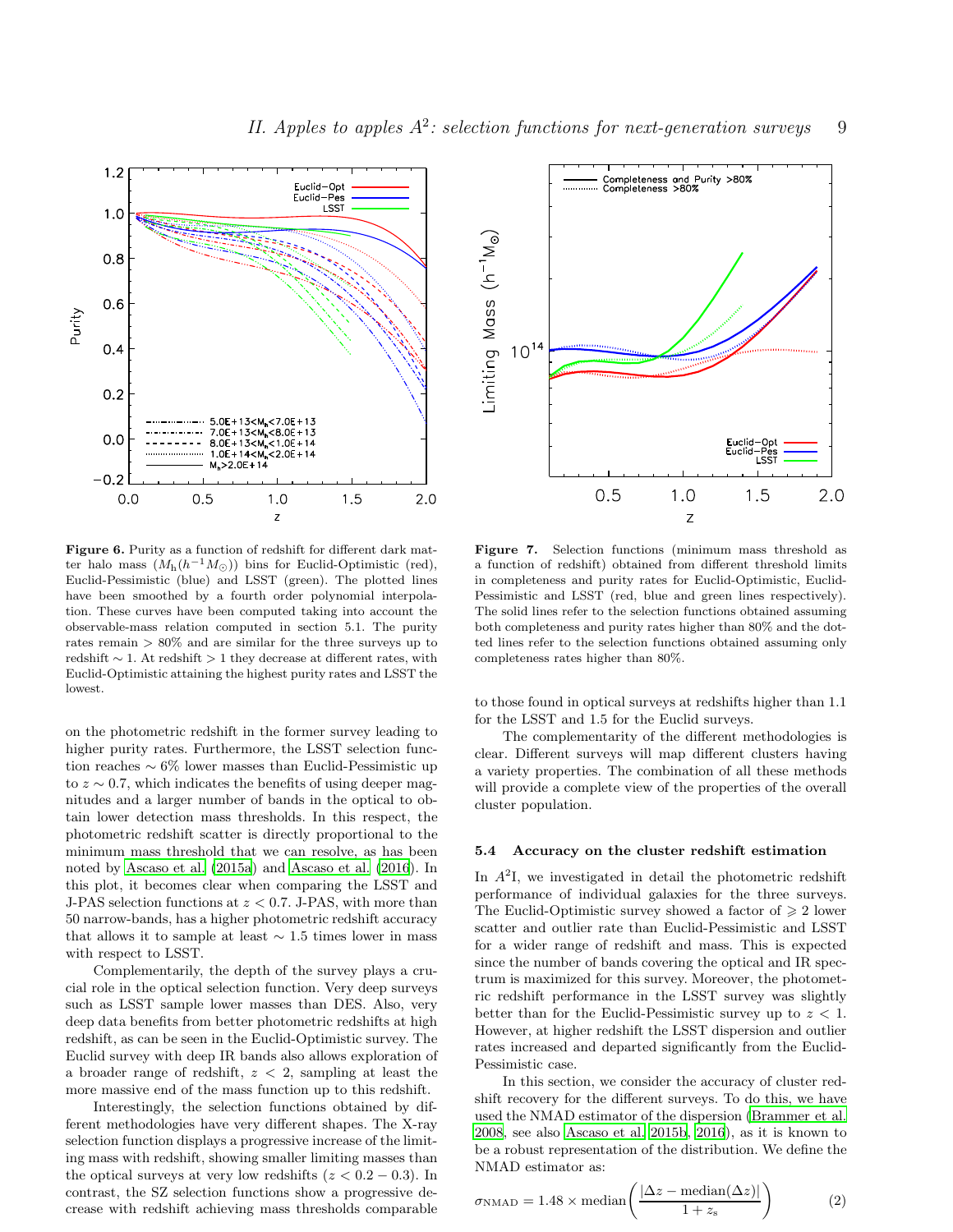

<span id="page-9-0"></span>Figure 8. Selection function (minimum mass threshold as a function of redshift) for different next-generation surveys. The three surveys considered in this work are represented with a red dotted line (Euclid-Optimistic), a blue dashed line (Euclid-Pessimistic) and a green dotted-dashed line (LSST) and they are obtained by imposing both completeness and purity rates  $> 80\%$ . For comparison we have displayed other next-generation surveys: the J-PAS optical survey (pink three dotted-dashed line); the eROSITA Xray survey (cyan dotted-dashed line) and the ACTpol and SPTpol SZ survey (purple dotted and dashed gray lines respectively). The J-PAS selection function has been obtained from Ascaso et al. 2016, the X-ray selection function from Pillepich et al. 2012, and the SZ selection functions from Weinberg et al. 2013.

where  $z_s$  is the spectroscopic redshift,  $\Delta z = z_{\text{CL}} - z_s$  and  $z_{\text{CL}}$  is the estimated cluster redshift.

In Fig. [9,](#page-9-1) we display the average NMAD dispersion between the photometric redshift estimate and the spectroscopic redshift as a function of redshift for different halo mass thresholds in the three surveys.

As expected, the quality of the individual photometric redshift of the galaxies has a direct impact on the photometric redshift recovery of the cluster. The Euclid-Optimistic survey has the lowest scatter for any mass threshold and at any redshift, whereas the Euclid-Pessimistic survey has almost a factor of two higher scatter, similar to what was found for individual galaxies. We do not observe any significant dependence of the redshift dispersion on redshift. For each survey, they remain almost constant for any mass threshold.

We also show that the most massive  $(M_h > 2 \times$  $10^{14}h^{-1}M_{\odot}$  clusters recover the expected cluster redshift with lower dispersion ( $\sigma_{\text{NMAD}} \sim 0.01$  for the Euclid-Optimistic,  $\sigma_{NMAD} \sim 0.015$  for the Euclid-Pessimistic and LSST) than for lower masses thresholds. This is also expected since the clusters have more member galaxies, and therefore the estimated redshift is more robustly determined.

Similarly, in Fig. [10,](#page-10-0) we display the redshift bias,  $\Delta z$ , i.e. the difference between the cluster photometric redshift esti-



<span id="page-9-1"></span>Figure 9. Dispersion between the estimated cluster redshift and the spectroscopic redshift of the cluster as a function of redshift for different halo mass slices (> 2 × 10<sup>14</sup>h<sup>-1</sup> $M_{\odot}$ , top left panel,  $(1 \times 10^{14} h^{-1} M_{\odot} < M_{\rm h} < 2 \times 10^{14} h^{-1} M_{\odot}$ , top right panel,  $(8 \times$  $10^{13}h^{-1}M_{\odot} < M_{\rm h} < 1 \times 10^{14}h^{-1}M_{\odot}$ , bottom left panel, and  $(7\times10^{13}h^{-1}M_{\odot} < M_{\rm h} < 8\times10^{13}h^{-1}M_{\odot}$ , bottom right panel) for the Euclid-Optimistic (red dotted line), Euclid-Pessimistic (blue dashed line) and the LSST (green dashed-dotted line) surveys.

mation and the spectroscopic redshift of the considered cluster, as a function of redshift for different halo mass thresholds for the three surveys. The three surveys show negligible bias, confirming the reliability of the detections. In addition, they do not display any dependence of the bias as a function of redshift.

We then conclude that both the scatter and the bias in the recovery of the cluster redshift is within the photometric redshift dispersion of the survey galaxies, indicating that the cluster redshift can be determined with an accuracy better than the individual galaxies.

#### 6 CONCLUSIONS

This work, the second of the 'Apples to Apples'  $A^2$  series, aims at consistently comparing the selection function and mass-observable relation obtained for the optical galaxy cluster catalogues expected from two different nextgeneration surveys: LSST and Euclid. The expected cluster and group catalogue have been obtained by detecting them with the Bayesian Cluster Finder (BCF, [Ascaso et al. 2012](#page-11-13), [2014](#page-11-15)) in mock catalogues mimicking the two surveys. In the previous work of the series,  $A^2$ I, we characterized these mock catalogues, ensuring the similarity of their properties with the real universe.

The mass observable adopted in this work is the total stellar mass,  $M_{\text{CL}}^{*}$ . We modeled the observable-mass  $M_{\text{CL}}^{*} - M_{\text{h}}$  relation as a power law, including a redshift dependence term and fit it to the different datasets. The results of the fit are consistent with no evolution in the relation with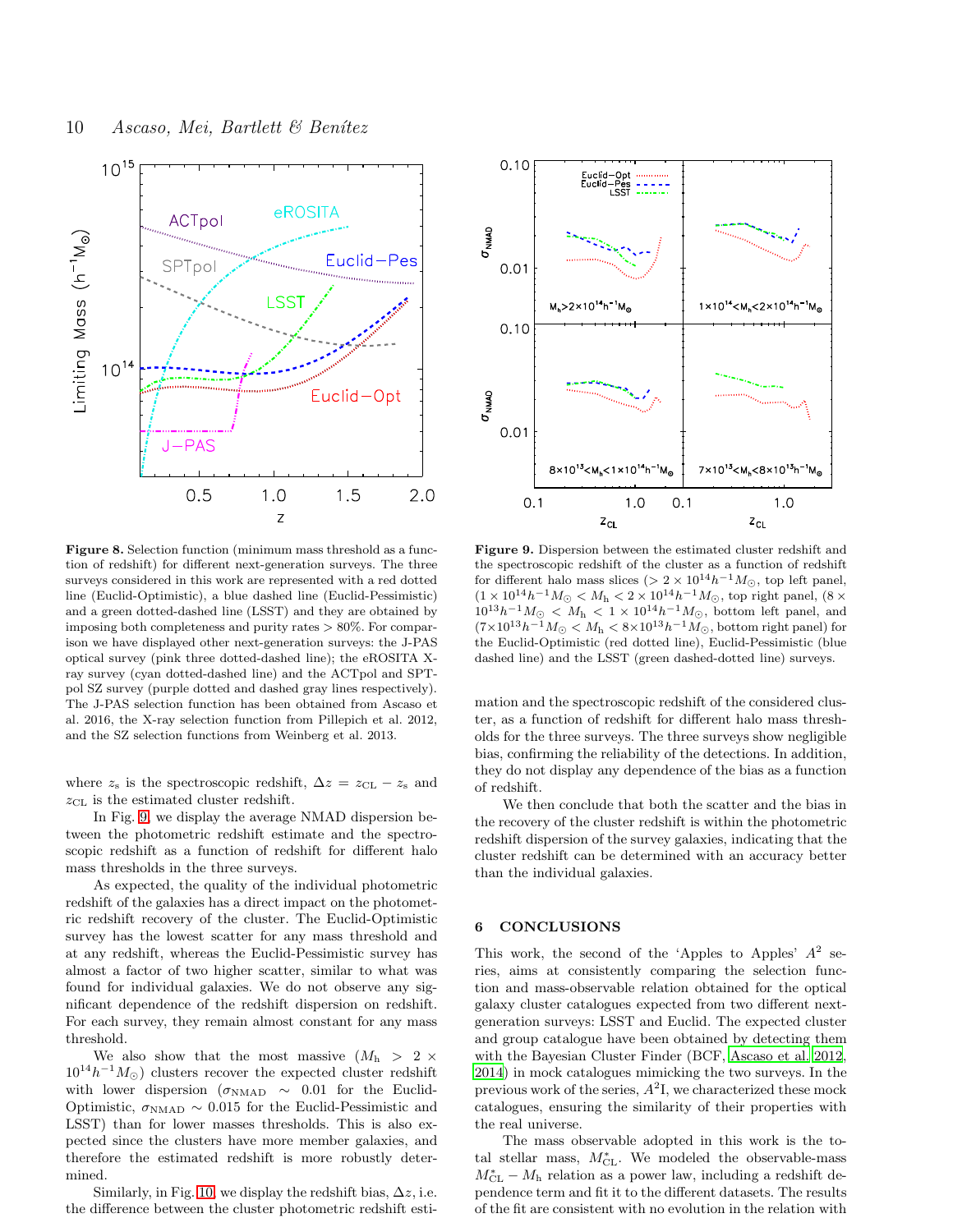

<span id="page-10-0"></span>Figure 10. Difference between the estimated cluster redshift and the spectroscopic redshift of the cluster as a function of redshift for different halo mass slices (> 2 ×  $10^{14}h^{-1}M_{\odot}$ , top left panel,  $(1 \times 10^{14} h^{-1} M_{\odot} < M_{\rm h} < 2 \times 10^{14} h^{-1} M_{\odot}$ , top right panel,  $(8 \times$  $10^{13}h^{-1}M_{\odot}$  <  $M_{\rm h}$  < 1 × 10<sup>14</sup> $h^{-1}M_{\odot}$ , bottom left panel, and  $(7\times10^{13}h^{-1}M_{\odot} < M_{\rm h} < 8\times10^{13}h^{-1}M_{\odot}$ , bottom right panel) for the Euclid-Optimistic (red dotted line), Euclid-Pessimistic (blue dashed line) and the LSST (green dashed-dotted line) surveys.

redshift. However, for the LSST case, we have restricted our fit to  $z < 1$ , since at higher z the measurements are not reliable due to the errors in the mass measurement. The nonevolution of the relation also agrees with different empirical and theoretical results in the literature [\(Lin et al. 2006;](#page-11-52) [Andreon & Congdon 2014](#page-11-53); [Saro et al. 2015](#page-11-39); [Ascaso et al.](#page-11-27) [2016](#page-11-27)). However, recent results by [van Uitert et al. \(2016](#page-12-6)) find evolution within the redshift range  $0.2 \leq z \leq 0.55$ , at least. This discrepancy might arise from the differences in the selection of the sample and the computation of the richness.

Furthermore, we have obtained values for the scatter of  $\sigma_{M_{\rm CL}^*/M_{\rm h}}$  $\sim$  0.124, 0.135 and 0.136 dex, for Euclid-Optimistic, Euclid-Pessimistic and LSST, respectively. These values are comparable to those from other studies analyzing limited samples of clusters [\(Andreon 2010,](#page-11-37) [2012](#page-11-38); [Saro et al. 2015\)](#page-11-39) restricted to a narrower redshift range; and they are slightly smaller than those of the J-PAS survey [\(Ascaso et al. 2016](#page-11-27)), for  $z < 0.7$  clusters and extending over a larger range in mass  $(M_h > 5 \times 10^{13} h^{-1} M_{\odot}).$ This result highlights the potential of the Euclid surveys to measure the masses of galaxy clusters at high redshift with accuracies comparable to those at low redshift.

Similarly, we have computed the scatter in the massobservable relation  $\sigma_{M_{\rm h}|M_{\rm CL}^*}$ , finding 0.196, 0.253 and 0.223 dex, for Euclid-Optimistic, Euclid-Pessimistic and LSST, respectively, considering clusters matched down to  $M<sub>h</sub>$  =  $3 \times 10^{13} h^{-1} M_{\odot}$ . These values are similar to those from other studies based on simulations (e.g. [Ascaso et al. 2016](#page-11-27)), but are larger than results from observational samples restricted to higher (>  $2 \times 10^{14} M_{\odot}$ ) masses (e.g [Rozo et al. 2009](#page-11-36); [Andreon 2012](#page-11-38); [Saro et al. 2015\)](#page-11-39), which however also makes direct comparison difficult.

We have furthermore computed completeness and purity rates for the three surveys. We found completeness rates at > 80% for clusters with  $M_h > 1 \times 10^{14} h^{-1} M_{\odot}$  up to  $z \sim 2$ , 1.7 and 1.3, for Euclid-Optimistic, Euclid-Pessimistic and LSST, respectively, and  $M_h > 8 \times 10^{13} h^{-1} M_{\odot}$  up to  $z \sim 0.5$ , for Euclid-Optimistic, and LSST. The purity rates become > 80% for  $M_h > 1 \times 10^{14} h^{-1} M_{\odot}$  up to  $z \sim 1.6, 1.5$ and 1.2 for Euclid-Optimistic, Euclid-Pessimistic and LSST, respectively, and for  $M_h > 8 \times 10^{13} h^{-1} M_{\odot}$  up to  $z \sim 1.3$ , 1.3 and 1.0, for the same surveys.

Using the fits to the  $M<sup>*</sup><sub>CL</sub> - M<sub>h</sub>$  relation and the expected completeness and purity rates, we computed selection functions for the different surveys. We compared our selection functions obtained when imposing an 80% threshold on both completeness and purity to those obtained when imposing a threshold of 80% on completeness alone, finding that the latter results in flatter selection functions at higher redshift  $(z > 1.4$  for Euclid-Optimistic,  $z > 1$  for Euclid-Pessimistic and  $z > 0.8$  for LSST). This latter selection function agrees with the one used by [Sartoris et al. \(2016\)](#page-11-26), an encouraging agreement given the different methodologies employed.

We compared our selection functions at a threshold of 80% in both completeness and purity to those from other works using optical and non-optical data. Note that these selection functions are the first ones obtained for these surveys by using an empirical detection of clusters in simulations. We find that the shapes of the selection functions in the optical are very similar among themselves. The Euclid-Optimistic and Euclid-Pessimistic surveys are able to detect galaxy clusters up  $z < 2$  at least down to  $M > 2 \times 10^{14} h^{-1} M_{\odot}$ . The Euclid-Optimistic shows a 13% difference in normalization in mass with respect to the Euclid-Pessimistic survey. The selection function of LSST samples  $\sim 6\%$  lower masses than Euclid-Pessimistic up to  $z \sim 0.7$ . At higher redshift, LSST increases in limiting mass faster than the Euclid surveys, due to the absence of IR data. Similarly, the selection function of J-PAS [\(Ascaso et al. 2016](#page-11-27)) samples 38.5% lower masses than Euclid-Optimistic up to  $z \sim 0.7$ .

We compared these optical selection functions to selection functions applicable to other survey methods. While the X-ray eROSITA selection function also increases with redshift, the SZ SPTpol and ACTpol selection functions decrease. Closer inspection highlights their complementarity. The main cluster and group budget down to masses  $< 10^{14} h^{-1} M_{\odot}$  will be mapped by eROSITA at redshift < 0.3. LSST and Euclid will detect clusters and groups down to  $8 \times 10^{13} - 2 \times 10^{14} h^{-1} M_{\odot}$  within the redshift range  $0.3 \leq z \leq 1.1$  and  $0.3 \leq z \leq 1.5$ , respectively. Finally, higher redshift ranges  $z > 1.5$  will be accessible with SPTpol down to masses of  $2 \times 10^{14} h^{-1} M_{\odot}$  or even lower at higher redshifts. The combination of these different survey methods will provide a more complete and robust view of cluster properties, at least up to  $z < 1.5$ , and therefore more robust cosmological constraints from the counts.

In a forthcoming paper of the series,  $A^2$ III, we will explore the translation of these selection functions into predictions for cosmological constraints using cluster counts.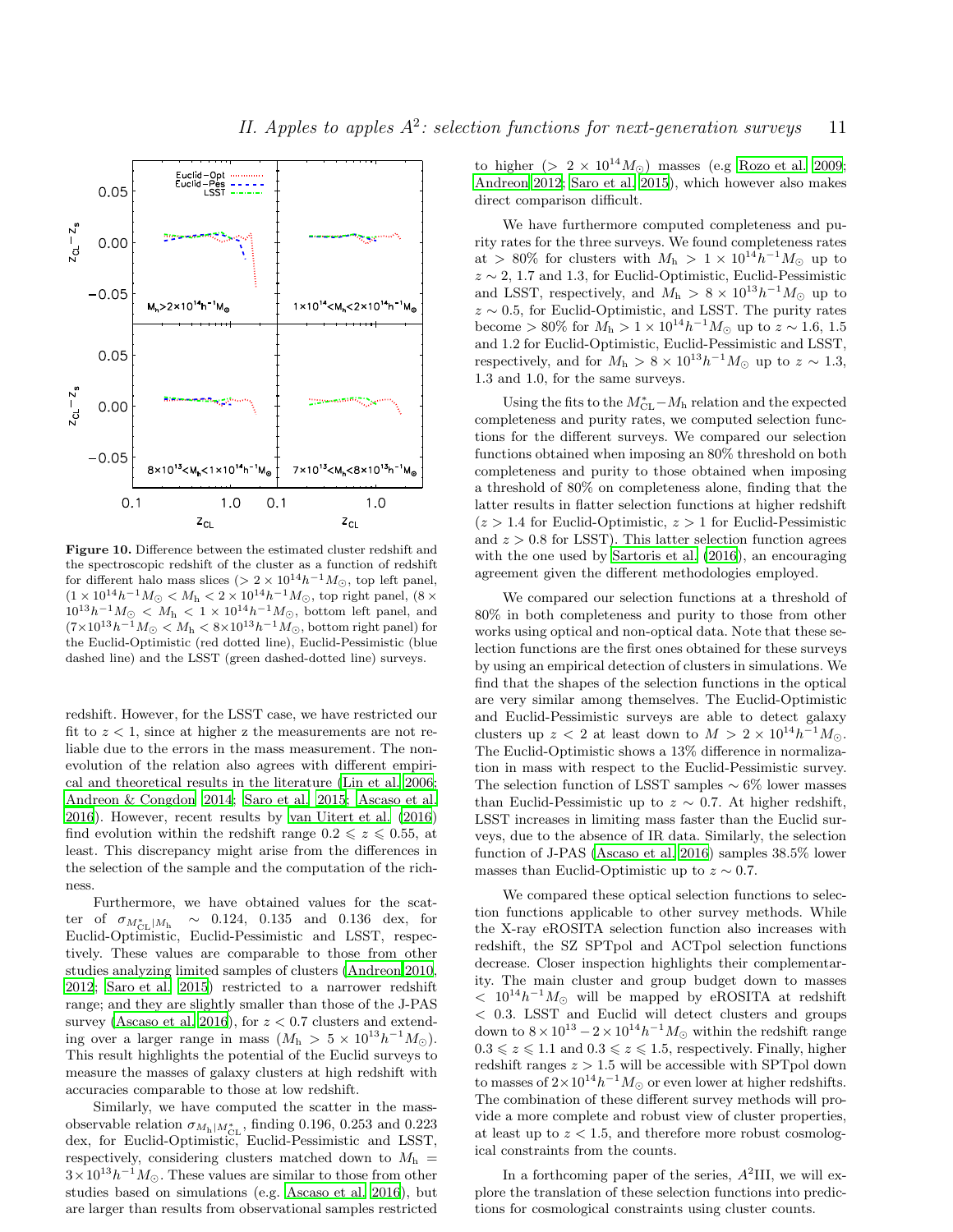# ACKNOWLEDGMENTS

We acknowledge the anonymous referee for providing useful comments that helped improving this manuscript. BA thanks Thomas Reiprich and Annalisa Pillepich, who kindly provided the updated e-ROSITA selection function curves. This project has received funding from the European Union's Horizon 2020 research and innovation programme under the Marie Sklodowska-Curie grant agreement No 656354 and support from a postdoctoral fellowship at the Observatory of Paris. S.M. acknowledges financial support from the Institut Universitaire de France (IUF), of which she is senior member. We thank Peter Schneider and Andrea Biviano for useful comments on the manuscript.

#### REFERENCES

- <span id="page-11-10"></span>Adami, C., Durret, F., Benoist, C., et al. 2010, A&A, 509, A81
- <span id="page-11-4"></span>Allen, S. W., Evrard, A. E., & Mantz, A. B. 2011, ARA&A, 49, 409
- <span id="page-11-35"></span>Anderson, M. E., Gaspari, M., White, S. D. M., Wang, W., & Dai, X. 2015, MNRAS, 449, 3806
- <span id="page-11-37"></span>Andreon, S. 2010, MNRAS, 407, 263
- <span id="page-11-38"></span>Andreon, S. 2012, A&A, 548, A83
- <span id="page-11-53"></span>Andreon, S., & Congdon, P. 2014, A&A, 568, A23
- <span id="page-11-5"></span>Ascaso, B., Moles, M., Aguerri, J. A. L., Sánchez-Janssen, R., & Varela, J. 2008, A&A, 487, 453
- <span id="page-11-6"></span>Ascaso, B., Aguerri, J. A. L., Moles, M., Sánchez-Janssen, R., & Bettoni, D. 2009, A&A, 506, 1071
- <span id="page-11-13"></span>Ascaso, B., Wittman, D., & Benítez, N. 2012, MNRAS, 420, 1167
- <span id="page-11-15"></span>Ascaso, B., Wittman, D., & Dawson, W. 2014, MNRAS, 439, 1980
- <span id="page-11-16"></span>Ascaso, B., Benítez, N., Fernández-Soto, A., et al. 2015a, MNRAS, 452, 549
- <span id="page-11-28"></span>Ascaso, B., Mei, S., & Benítez, N. 2015b, MNRAS, 453, 2515
- <span id="page-11-27"></span>Ascaso, B., Benítez, N., Dupke, R., et al. 2016, [arXiv:1601.00656](http://arxiv.org/abs/1601.00656)
- <span id="page-11-0"></span>Benítez, N., Dupke, R., Moles, M., et al. 2014, [arXiv:1403.5237](http://arxiv.org/abs/1403.5237)
- <span id="page-11-45"></span>Bower, R. G., Benson, A. J., Malbon, R., et al. 2006, MN-RAS, 370, 645
- <span id="page-11-57"></span>Brammer, G. B., van Dokkum, P. G., & Coppi, P. 2008, ApJ, 686, 1503
- <span id="page-11-42"></span>Chang, C., Busha, M. T., Wechsler, R. H., et al. 2014, [arXiv:1411.0032](http://arxiv.org/abs/1411.0032)
- <span id="page-11-44"></span>Cole, S., Lacey, C. G., Baugh, C. M., & Frenk, C. S. 2000, MNRAS, 319, 168
- <span id="page-11-46"></span>Coleman, G. D., Wu, C.-C., & Weedman, D. W. 1980, ApJS, 43, 393
- <span id="page-11-23"></span>Cunha, C., Huterer, D., & Frieman, J. A. 2009, Phys. Rev. D, 80, 063532
- <span id="page-11-12"></span>Durret, F., Adami, C., Cappi, A., et al. 2011, A&A, 535, A65
- <span id="page-11-17"></span>Eisenhardt, P. R. M., Brodwin, M., Gonzalez, A. H., et al. 2008, ApJ, 684, 905
- <span id="page-11-20"></span>Galametz, A., Stern, D., De Breuck, C., et al. 2012, ApJ, 749, 169
- <span id="page-11-54"></span>Gilbank, D. G., Gladders, M. D., Yee, H. K. C., & Hsieh, B. C. 2011, AJ, 141, 94
- <span id="page-11-32"></span>Giodini, S., Lovisari, L., Pointecouteau, E., et al. 2013, Space Sci. Rev., 177, 247
- <span id="page-11-40"></span>Guo, Y., Ferguson, H. C., Giavalisco, M., et al. 2013, ApJS, 207, 24
- <span id="page-11-8"></span>Hao, J., McKay, T. A., Koester, B. P., et al. 2010, ApJS, 191, 254
- <span id="page-11-56"></span>Hu, W., & Kravtsov, A. V. 2003, ApJ, 584, 702
- <span id="page-11-47"></span>Huchra, J. P., & Geller, M. J. 1982, ApJ, 257, 423
- <span id="page-11-2"></span>Ivezic, Z., Tyson, J. A., Acosta, E., et al. 2008, [arXiv:0805.2366](http://arxiv.org/abs/0805.2366)
- <span id="page-11-50"></span>Jiang, L., Helly, J. C., Cole, S., & Frenk, C. S. 2014, MN-RAS, 440, 2115
- <span id="page-11-7"></span>Koester, B. P., McKay, T. A., Annis, J., et al. 2007, ApJ, 660, 239
- <span id="page-11-1"></span>Laureijs, R., Amiaux, J., Arduini, S., et al. 2011, [arXiv:1110.3193](http://arxiv.org/abs/1110.3193)
- <span id="page-11-14"></span>Licitra, R., Mei, S., Raichoor, A., Erben, T., & Hildebrandt, H. 2016, MNRAS, 455, 3020
- <span id="page-11-21"></span>Lima, M., & Hu, W. 2005, Phys. Rev. D, 72, 043006
- <span id="page-11-48"></span>Lima, M., & Hu, W. 2007, Phys. Rev. D, 76, 123013
- <span id="page-11-52"></span>Lin, Y.-T., Mohr, J. J., Gonzalez, A. H., & Stanford, S. A. 2006, ApJ, 650, L99
- <span id="page-11-3"></span>LSST Science Collaboration, Abell, P. A., Allison, J., et al. 2009, arXiv:090.0201
- <span id="page-11-22"></span>Mantz, A., Allen, S. W., Ebeling, H., & Rapetti, D. 2008, MNRAS, 387, 1179
- <span id="page-11-25"></span>Mantz, A., Allen, S. W., Rapetti, D., & Ebeling, H. 2010, MNRAS, 406, 1759
- <span id="page-11-43"></span>Merson, A. I., Baugh, C. M., Helly, J. C., et al. 2013, MN-RAS, 429, 556
- <span id="page-11-11"></span>Milkeraitis, M., van Waerbeke, L., Heymans, C., et al. 2010, MNRAS, 406, 673
- <span id="page-11-41"></span>Mohr, J. J., Armstrong, R., Bertin, E., et al. 2012, Proc. SPIE, 8451,
- <span id="page-11-19"></span>Muzzin, A., Wilson, G., Lacy, M., Yee, H. K. C., & Stanford, S. A. 2008, ApJ, 686, 966-994
- <span id="page-11-55"></span>Pillepich, A., Porciani, C., & Reiprich, T. H. 2012, MN-RAS, 422, 44
- <span id="page-11-51"></span>Press, W. H., Teukolsky, S. A., Vetterling, W. T., & Flannery, B. P. 1992, Cambridge: University Press, —c1992, 2nd ed.
- <span id="page-11-29"></span>Reiprich, T. H., Böhringer, H. 2002, ApJ, 567, 716
- <span id="page-11-18"></span>Rettura, A., Martinez-Manso, J., Stern, D., et al. 2014, ApJ, 797, 109
- <span id="page-11-49"></span>Rozo, E., Wechsler, R. H., Koester, B. P., et al. 2007, [arXiv:astro-ph/0703571](http://arxiv.org/abs/astro-ph/0703571)
- <span id="page-11-36"></span>Rozo, E., Rykoff, E. S., Evrard, A., et al. 2009, ApJ, 699, 768
- <span id="page-11-24"></span>Rozo, E., Wechsler, R. H., Rykoff, E. S., et al. 2010, ApJ, 708, 645
- <span id="page-11-30"></span>Rozo, E., Wu, H.-Y., & Schmidt, F. 2011, ApJ, 735, 118
- <span id="page-11-31"></span>Rozo, E., Vikhlinin, A., & More, S. 2012, ApJ, 760, 67
- <span id="page-11-33"></span>Rozo, E., Evrard, A. E., Rykoff, E. S., & Bartlett, J. G. 2014a, MNRAS, 438, 62
- <span id="page-11-34"></span>Rozo, E., Bartlett, J. G., Evrard, A. E., & Rykoff, E. S. 2014b, MNRAS, 438, 78
- <span id="page-11-9"></span>Rykoff, E. S., Rozo, E., Busha, M. T., et al. 2014, ApJ, 785, 104
- <span id="page-11-26"></span>Sartoris, B., Biviano, A., Fedeli, C., et al. 2016, MNRAS, 459, 1764
- <span id="page-11-39"></span>Saro, A., Bocquet, S., Rozo, E., et al. 2015, [arXiv:1506.07814](http://arxiv.org/abs/1506.07814)